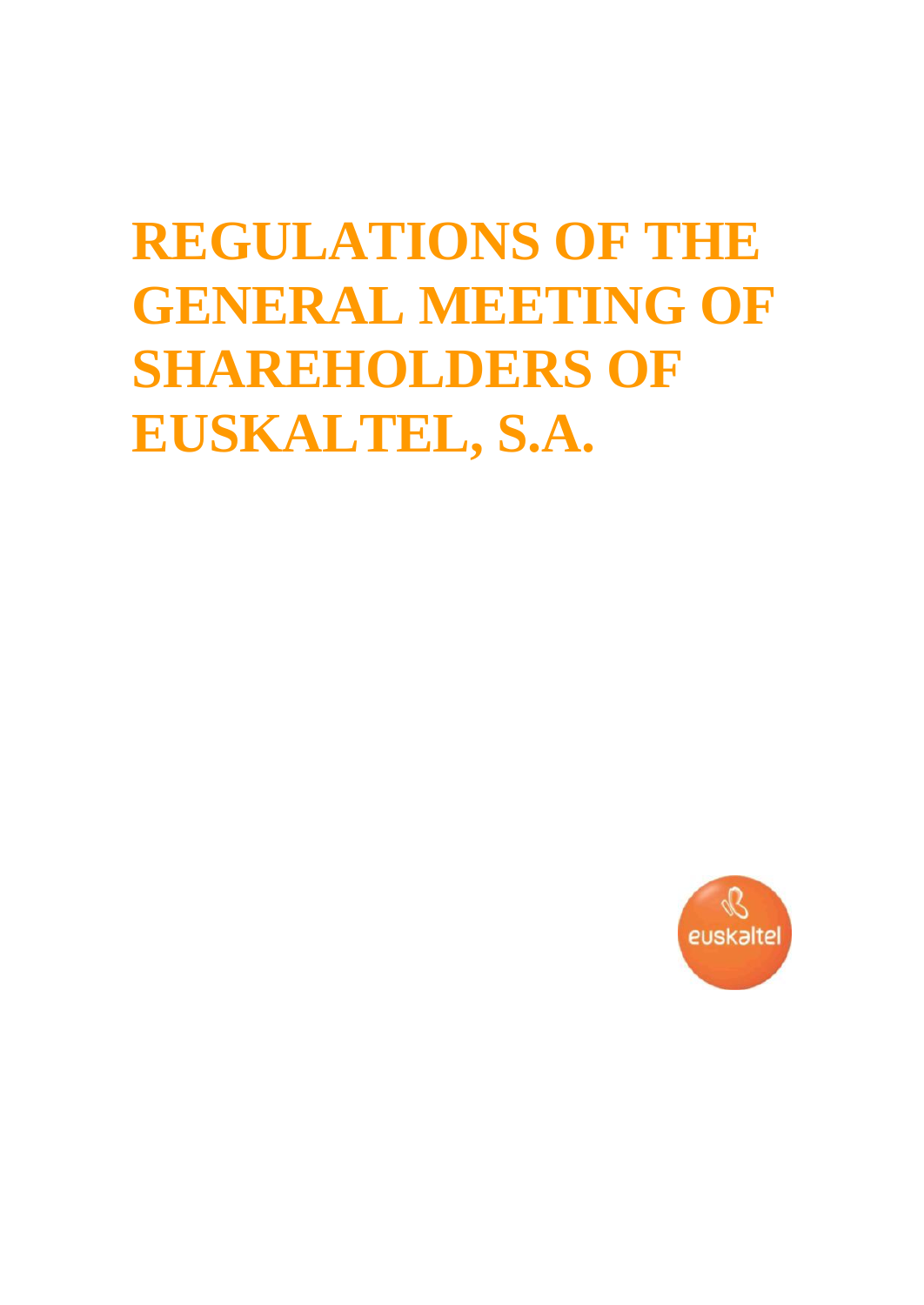

## **TITLE I.-INTRODUCTION**

## **Article 1-Object of the Regulations**

These Regulations are intended to regulate the call, preparation and development of the General Meeting of Shareholders, the information concerning the Meeting and attendance at its meetings, as well as the exercise of the shareholders' voting rights, all pursuant to the provisions in existing legislation and the Company Articles of Association.

## **Article 2-Interpretation and dissemination**

- 1. These Regulations complete the regulatory regime applicable to the General Meeting of Shareholders established in the legislation and the Company Articles of Association. They shall be construed in accordance with the legal regulations and the Articles of Association that are applicable and with the principles and recommendations on the corporate governance of listed companies approved or issued by the Spanish authorities and countries in its setting in force at any time, or by special commissions or working groups established under the mandate of the above-mentioned authorities.
- 2. The Company's Board of Directors shall take appropriate measures so that these Regulations are disseminated among shareholders and the investing public in general. In particular, the existing text of the Regulations will be communicated to the National Stock Market Commission, together with a copy of the document containing them, and registration in the Companies Register and will be available on the corporate website of the Company and on the website of the National Stock Market Commission in accordance with the provisions in the current regulations and in these Regulations.

# **TITLE II.-THE GENERAL MEETING: CLASSES AND COMPETENCES**

## **Article 3.-The General Meeting of Shareholders**

- 1. The General Meeting of Shareholders is the Company's highest decision and control body on matters within its competence, through which the shareholders' right is articulated to intervene in the Company's essential decision-making.
- 2. The General Meeting of the Shareholders duly called and constituted, will represent all shareholders and all of them will be subject to its decisions, in relation to matters of its competence, even dissidents and those absent from the meeting, without prejudice to the rights of challenge set out in the Act and in the Company's Articles of Association.
- 3. The Company shall, at all times, ensure equal treatment for all shareholders who are in identical conditions in terms of information, participation and exercise of the right to vote at the General Meeting of Shareholders.

## **Article 4.-Types of Meetings**

- 1. The General Meetings of Shareholders may be ordinary or extraordinary.
- 2. The ordinary General Meeting of Shareholders will necessarily meet within six (6) months of each fiscal year, in order to approve the company management, approve, if applicable,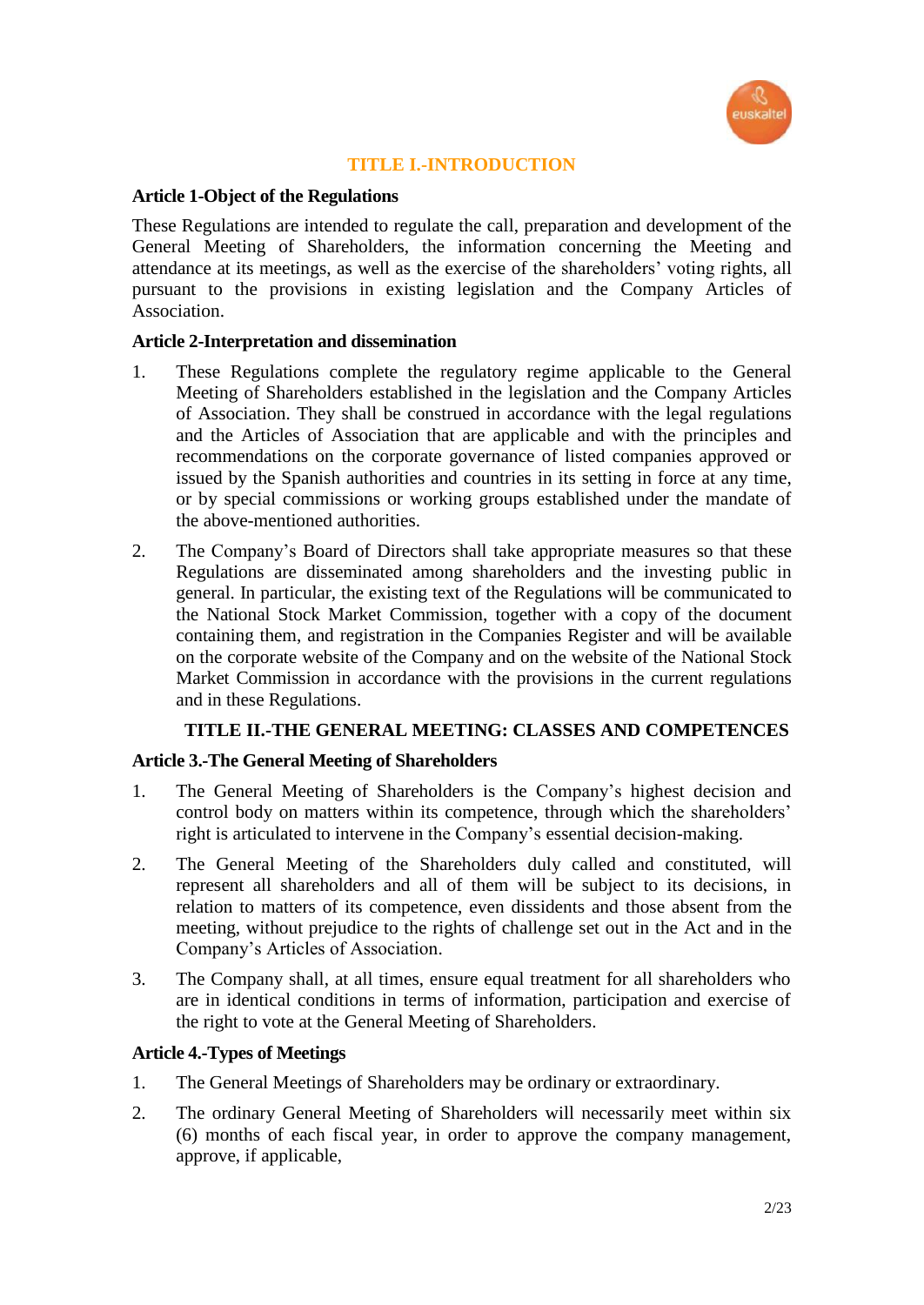

the accounts from the previous financial year and to decide on the application of the result, without prejudice to its competence to deal with and decide on any other matter appearing on the agenda.

- 3. Any General Meeting of Shareholders that is not provided for in the preceding paragraph shall be considered an extraordinary General Meeting of Shareholders and will meet whenever it is called by the Board of Directors on its own initiative or by virtue of the application of shareholders who are holders of at least three percent (3%) of the share capital expressing in the request the issues to be addressed at the General Meeting.
- 4. Provided that all of the shareholders of the Company are present, they may decide unanimously to constitute themselves as a universal Meeting to deal with any issue.

## **Article 5.-Competences of the General Meeting of Shareholders**

The General Meeting of Shareholders is competent to decide on all matters that have been assigned to it by the law or the Articles of Association. In addition, also to be submitted to the approval or ratification of the General Meeting of Shareholders, in accordance with existing laws, are those decisions which, whatever their legal nature, involve an essential modification of the Company's activity. In particular, and merely by way of example, the General Meeting of Shareholders is responsible for:

- (i) Approving the company management.
- (ii) Approving, where appropriate, the individual and consolidated annual accounts and decide on the application of the result.
- (iii) Appointing and dismissing the members of the Board of Directors, as well as ratifying or revoking the appointments of the members of the Board of Directors carried out by co-optation.
- (iv) Where appropriate, appointing the liquidators of the company.
- (v) Appointing and dismissing the Company's account auditors.
- (vi) Agreeing on the increase and reduction of the share capital, as well as the delegation to the Board of Directors of the power to increase the share capital and to agree on the abolition or limitation of the shareholders' right of pre-emption.
- (vii) Agreeing to issue bonds and other securities, as well as the delegation to the Board of Directors of the power to issue them and agree to the suppression or limitation of the shareholders' right of pre-emption within the framework of these issues.
- (viii) Agreeing the transformation, merger, split or the global transfer of assets and liabilities of the Company, transfer of the registered office abroad and, in general, any amendment to the Articles of Association, in accordance with the provisions of the regulations in force at all times.
- (ix) Agreeing the dissolution and liquidation of the company and approve operations whose effect is equivalent to the liquidation of the company.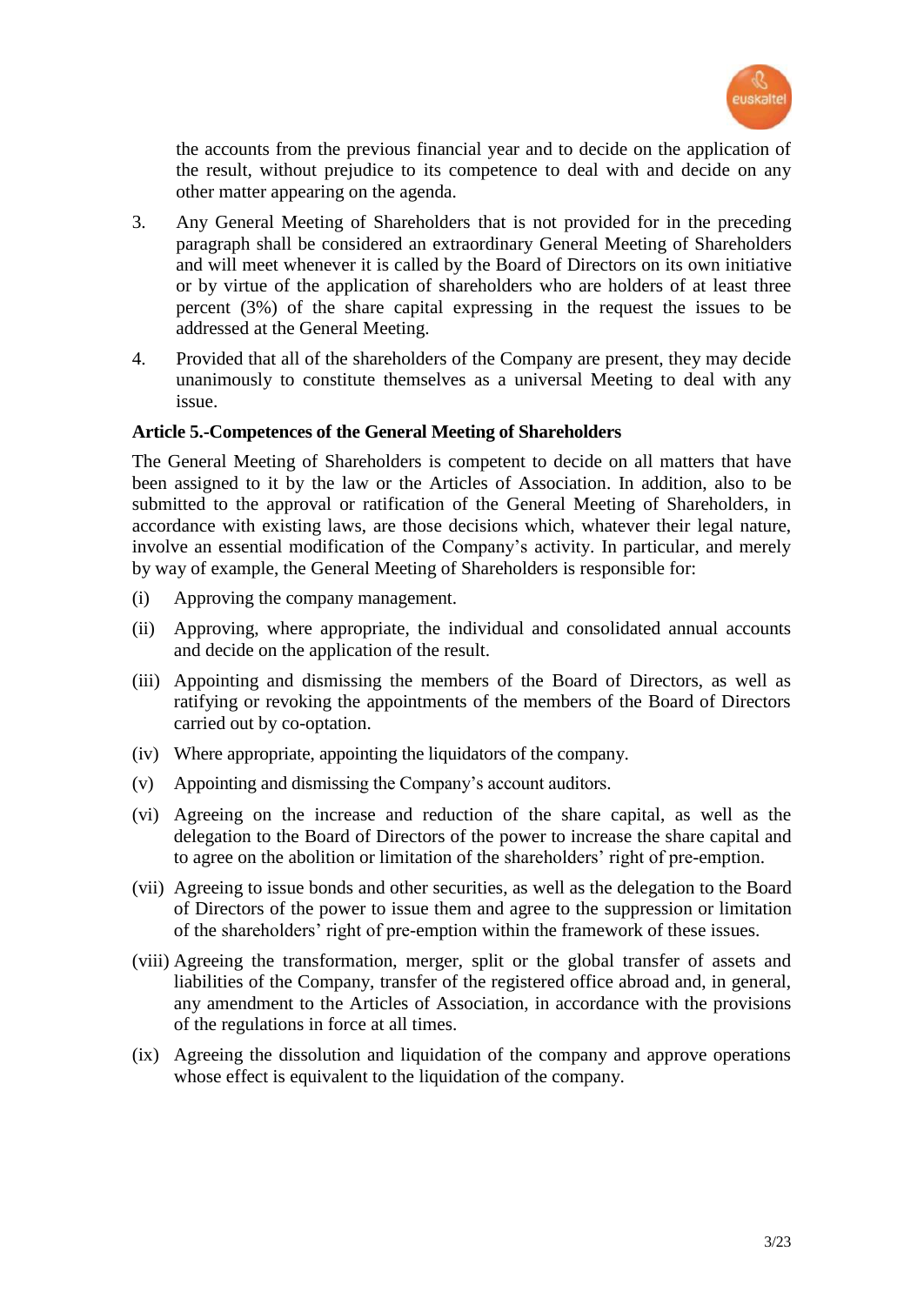

- (x) approving operations involving a structural modification of the society and, in particular, the following: (i) the transformation of listed companies into *holding* companies, by means of the "subsidiarization" or incorporating into subsidiaries of essential activities performed to date by the Company itself, even if it maintains full ownership over them; and (ii) the acquisition, disposal, or contribution to another company of essential operational assets, in accordance with the presumption contained in article 160 of the Capital Companies Act.
- (xi) Adopting the directors' remuneration policy under the terms established by law.
- (xii) Authorizing the waiver to members of the Board of Directors of the duty to avoid situations of conflict of interest, in accordance with that established in the applicable legislation.
- (xiii) Authorizing the derivative acquisition of Treasury shares.
- (xiv) Approving these Regulations and their subsequent amendments.
- (xv) Deciding on matters submitted for its deliberation and approval by the Board of Directors of the Company.

## **TITLE III.-CALL AND PREPARATION OF THE GENERAL MEETING**

## **Article 6.-Call of the General Meeting of Shareholders**

- 1. Without prejudice to the provisions of the regulations applicable to corporations regarding the universal General Meeting of Shareholders and the judicial call for the General Meeting of Shareholders, the Company's General Meetings of Shareholders shall be called by the Board of Directors.
- 2. The body of administration must call the ordinary General Meeting of Shareholders within the first six (6) months of each financial year. The ordinary General Meeting of Shareholders shall be valid even if it has been called or takes place after the deadline. Also, the Board of Directors shall call the extraordinary General Meeting of Shareholders whenever deemed appropriate in the company interests.
- 3. The body of administration shall, in addition, call the General Meeting of Shareholders on request from shareholders who are owners of, at least, three percent (3%) of the share capital, expressing in the request the issues to be addressed in the General Meeting of Shareholders. In this case, Meeting must be called to be held within the period provided for by the applicable legislation. Also the Board of Directors shall include on the agenda the topic or topics have been the subject of the request.
- 4. If the ordinary General Meeting of Shareholders is not called within the legal time limit indicated in this article, it can be called, at the request of the shareholders, and after hearing of members of the Board of Directors, by the Commercial Judge corresponding to the Company's registered office, who will also appoint the person who shall preside over the General Meeting of Shareholders. That same call will have to be made with respect to the extraordinary General Meeting of Shareholders, when requested to do so by the number of shareholders referred to in the preceding paragraph.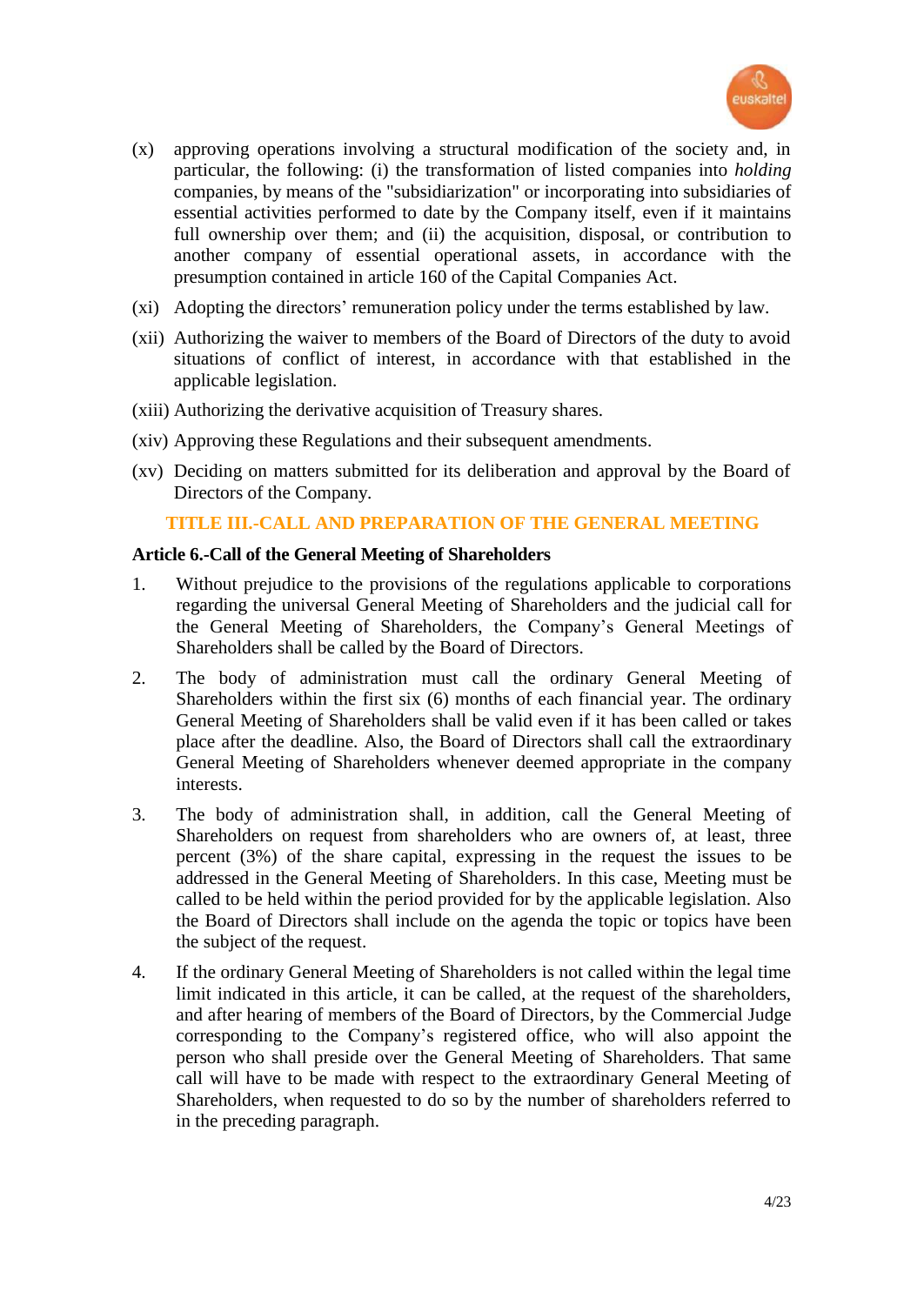

## **Article 7.-Call announcement**

- 1. The call, for the extraordinary and ordinary General Meetings will be made by notice published in the Official Gazette of the Companies Register or in one of the newspapers with the largest circulation in Spain, on the website of the society and on the website of the National Stock Market Commission, at least one (1) month before the date fixed for the meeting (without prejudice to the provisions of paragraph 2 below of this article and the circumstances in which the Act may provide a longer notice period).
- 2. When the company offers the shareholders the effective possibility of voting by electronic means accessible to all of them, the Company's extraordinary General Meetings may be called with a minimum fifteen (15) days in advance.

The reduction of the call period shall require an express agreement adopted in the ordinary General Meeting by at least two-thirds (2/3) of the capital entitled to vote and whose validity may not exceed the date of the next meeting to be held.

- 3. The call notice shall express the ordinary or extraordinary character, the name of the company, the day, place and time for holding the General Meeting of Shareholders, the agenda which shall contain all matters to be treated, the date when, if appropriate, the General Meeting of Shareholders will meet on second call, with there being at least a period of twenty-four (24) hours between them, as well as any other information that is required by the applicable legislation at any time and, in particular, required by article 517 of the consolidated Capital Companies Act. To the extent possible, it shall draw attention to shareholders about whether it is more likely that the General Meeting of Shareholders will be held on first or second call.
- 4. The announcement will also include a mention of the shareholders' right to be represented at the General Meeting of Shareholders by another person, even though they are not shareholder, and the requirements and procedures for exercising this right, as well as the shareholders' right to information and how to exercise it.
- 5. The Board of Directors shall include in the calls mention of the specific means of distance communication that the shareholders can use to exercise or delegate the voting, as well as the basic indications that should be followed to make it.
- 6. Shareholders representing at least three percent (3%) of the share capital may request that a supplement is published to the call for an ordinary General Meeting of Shareholders, including one or more points on the agenda, provided that the new points are accompanied by a justification or a justified proposal for agreement. The exercise of this right shall be made by irrefutable notification received at the registered office within five (5) days following the publication of the call. The complement of the call must be published, as a minimum, fifteen (15) days prior to the date set for the meeting of the General meeting.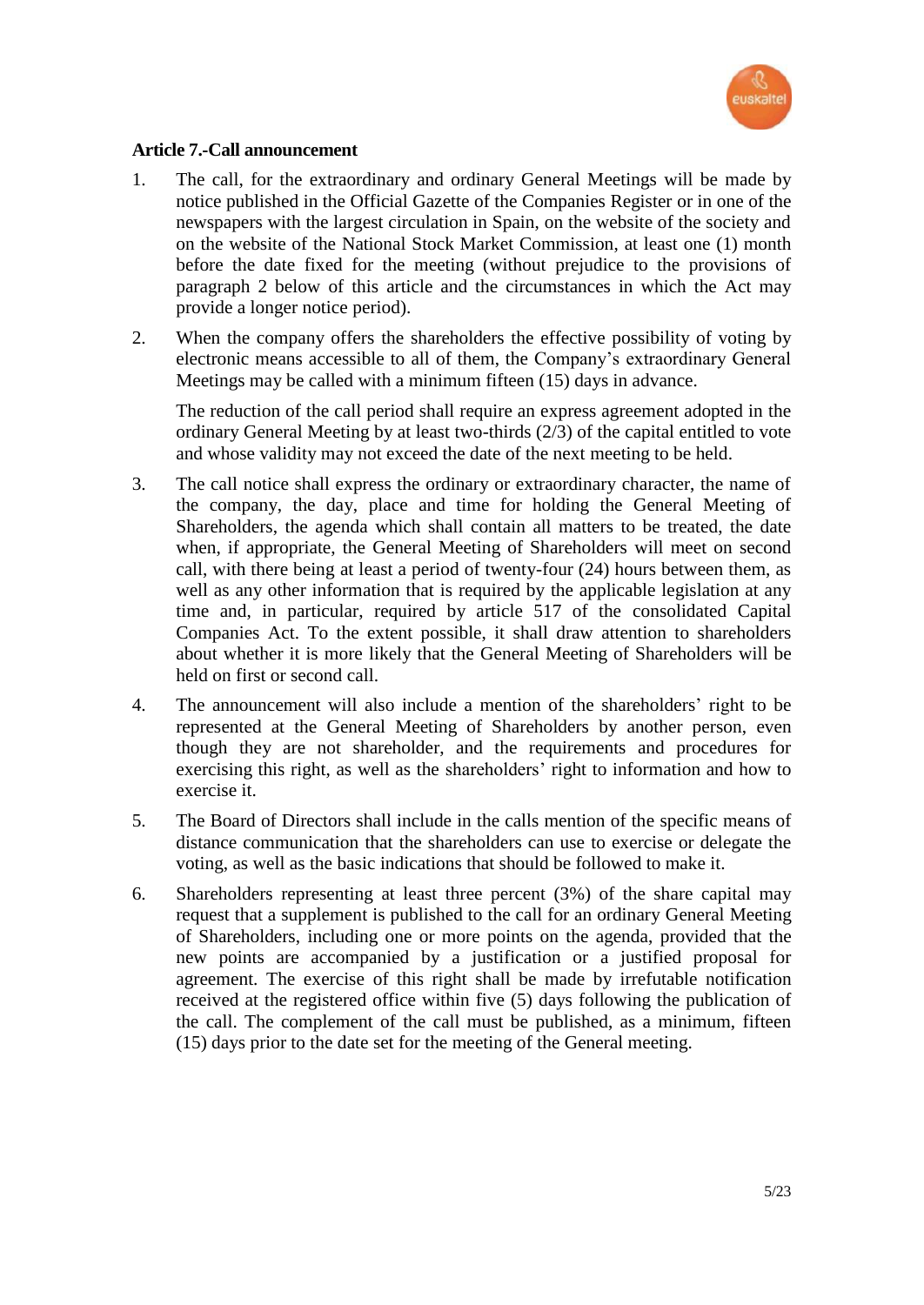

- 1. In addition, shareholders representing at least three percent (3%) of the share capital may, in the same period stipulated in the preceding paragraph, present justified proposals for agreement on issues already included or which must be included on the agenda for a General Meeting of Shareholders already called. Said justified agreement proposals will be published on the website of the society, under the terms established by the regulations applicable to the Company.
- 2. When any shareholder has exercised the right to complete the agenda or to present new proposals for agreement, the Company:
	- (i) shall immediately disseminate such complementary points and new proposals for agreement; and
	- (ii) shall publish the model attendance card or delegation of vote or distance vote form with the modifications necessary so that the new points on the agenda and alternative proposals can be voted under the same terms as those proposed by the Board of Directors.
- 9. The body of administration may require the presence of a notary to attend the celebration of the General Meeting of Shareholders and to prepare the minutes of the meeting. It must do so under the circumstances provided for in the regulations.
- 10. If the General Meeting of Shareholders duly called, is not held on first call, and the date of the second is not set out in the call, it must be announced, with the same agenda and with the same publicity requirements as the first, within fifteen (15) days following the date of the General meeting not held and at least ten (10) days prior to the date of the meeting.

## **Article 8.-Availability of information from the date of the call on the Company web site**

- 1. In addition to that required by legal provision, the Articles of Association and the provisions of these Regulations, from the date of publication of the call for the General Meeting of Shareholders, the Company will publish on its website the full text of the proposed agreement in relation to the points on the agenda, the reports that are required or determined by the body of administration as well as the ground agreement proposals on matters already included or to be included on the agenda of the General Meeting of Shareholders which may be presented by the, shareholders under the terms set forth in the applicable legislation.
- 2. In addition, from the date of the call announcement, the information deemed useful or desirable to facilitate the assistance and participation of shareholders in the General Meeting of Shareholders, including, where appropriate and by way of example the following, shall be incorporated into Company website:
	- (i) Procedure for the obtaining of the attendance card.
	- (ii) Instructions for exercising or delegating the distance vote using the method which, where appropriate, has been provided in the call announcement.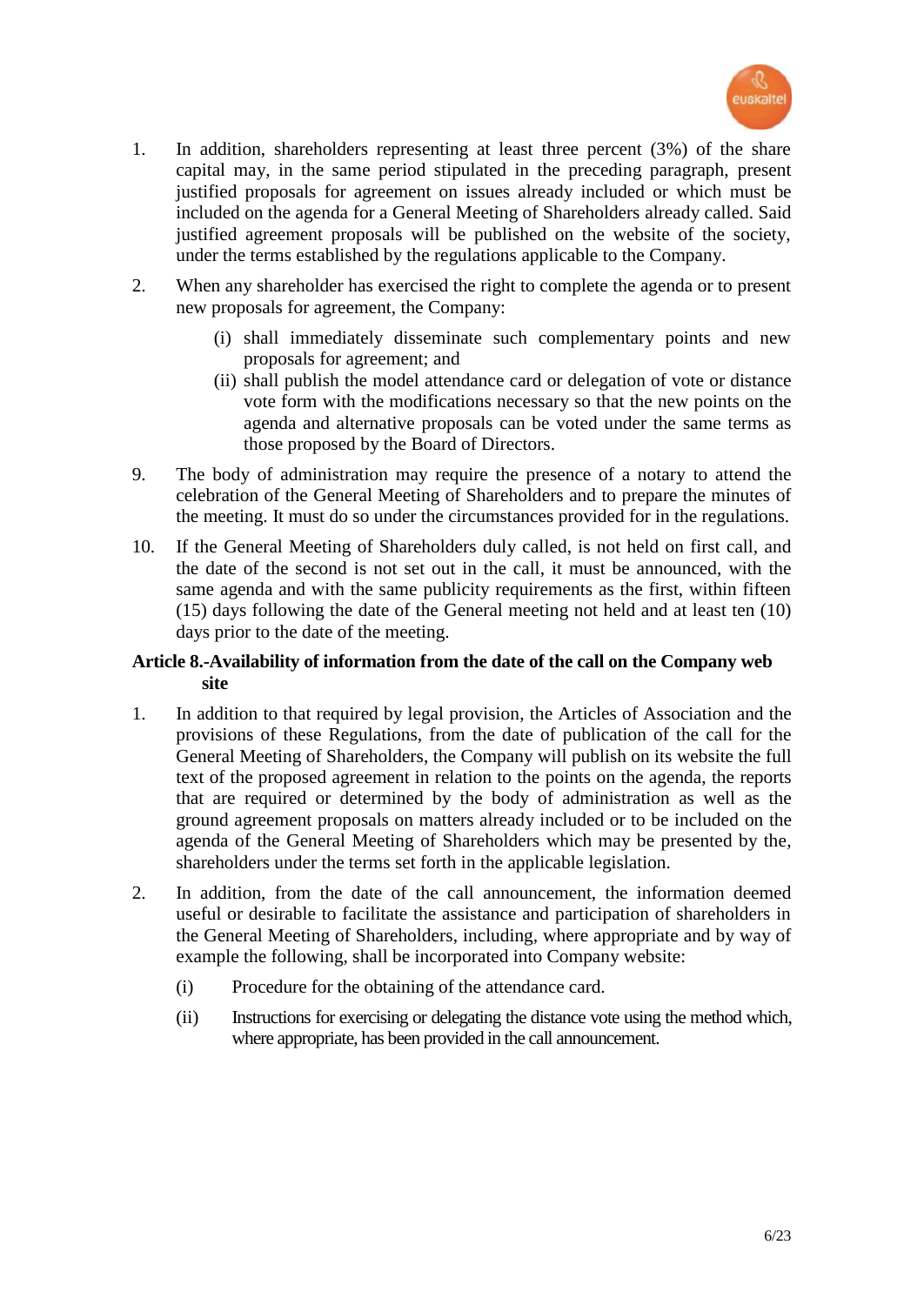

- (iii) Information on the place where the General Meeting of Shareholders will be held and how to reach and access to it.
- (iv) Information, where appropriate, on systems or procedures that facilitate monitoring of the General Meeting of Shareholders.
- (v) Information about the way in which the shareholder may exercise their right to information.
- (vi) In the event that the General Meeting of Shareholders has to deliberate on the appointment or ratification of directors, from the date of publication of the announcement for its call, the following up-to-date information will also be published on the Company website:
	- a) Biographical and professional profile.
	- b) Other Boards of Directors of relevance to which they belong, whether listed companies or not.
	- c) Indication of the category of director to which they belong, pointing out, in the case of proprietary directors, the shareholder they represent or to whom they are linked.
	- d) Date of their first appointment as director of the Company, as well as the subsequent appointments.
	- e) Shares and options on shares in the Company which they hold.
	- f) Supporting statement from the Board of Directors which is assesses the competence, experience and merits of the proposed candidate and, where appropriate, report of the Appointments and Remuneration Committee.
- (vii) The complement to the call for the General Meeting of Shareholders, where applicable.

## **Article 9-Right to information prior to the holding of the General Meeting of Shareholders**

- 1. From the day of publication of the call for the General Meeting of Shareholders and until the fifth day before that provided for the holding of the General Meeting of Shareholders, inclusive, the shareholders may request from the Board of Directors on the matters included in the agenda, the information or clarifications that they consider accurate, or ask written questions that they deem relevant.
- 2. In addition, with the same notice and form, the shareholders may request information or clarifications or questions in writing about the information made accessible to the public that has been provided by the company to the National Stock Market Commission since the last General Meeting of Shareholders. The Board of Directors shall be required to provide the written information requested until the day of the holding of the General Meeting of Shareholders.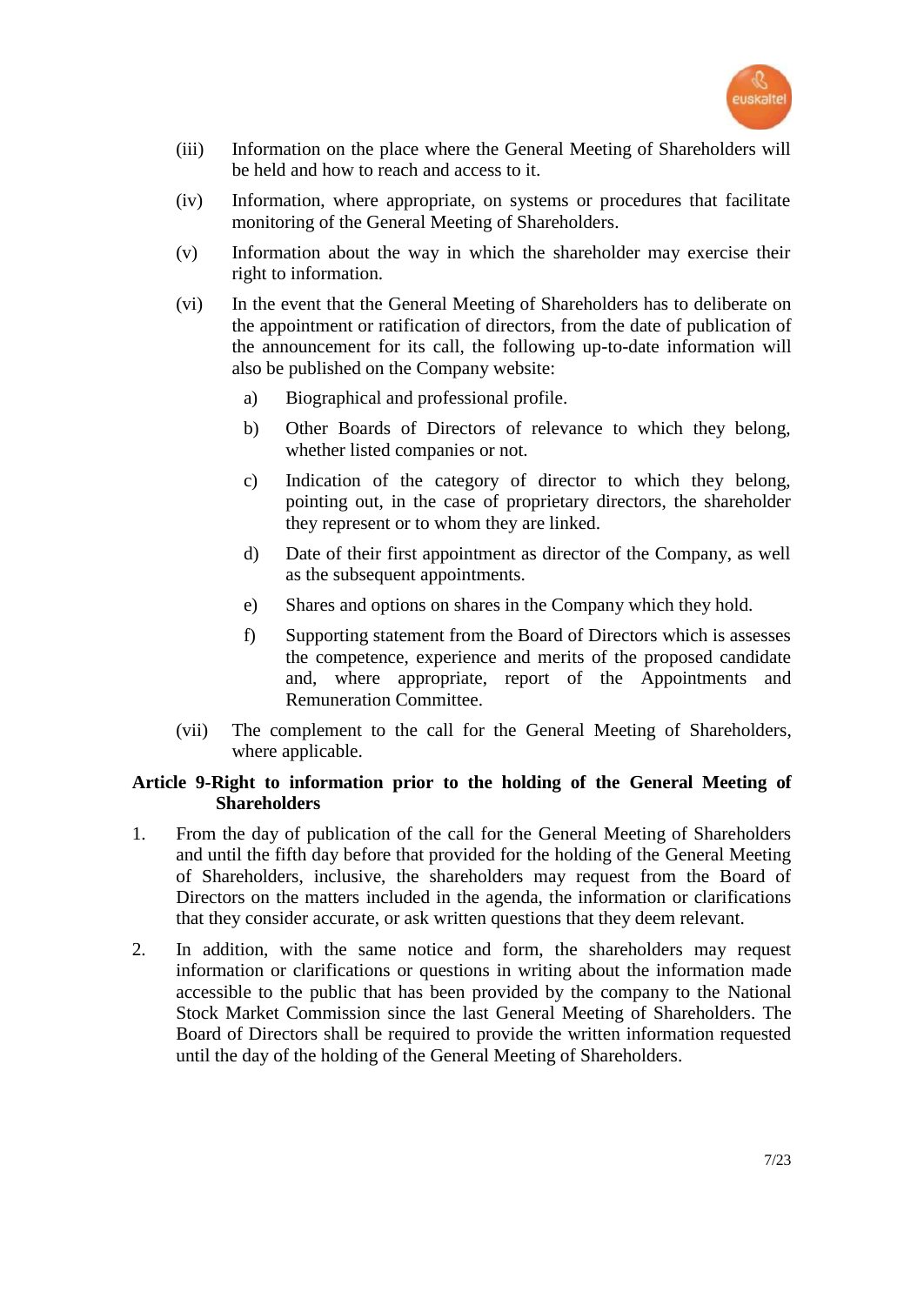

- 1. The requests for information can be made through the delivery of the petition at the registered office or by sending it to the Company by postal mail or other means of distance communication that are specified in the respective call notice. Accepted as such will be those requests where the document under which the information is requested incorporate mechanisms which, under an agreement adopted to the effect previously and duly published, the Board of Directors considers that they meet the appropriate guarantees of authenticity and identification of the shareholder who exercises their right to information.
- 2. Whatever the means used for the issuance of requests for information, the request of the shareholder must include their full name, proving the shares which they own, in order for this information to be compared with the list of the shareholders and the number of shares in their name provided by Sociedad de Gestión de los Sistemas de Registro, Compensación y Liquidación de Valores, S.A.U. (Iberclear) or corresponding entity, to the General Meeting of Shareholders concerned. It will correspond to the shareholder to prove the sending of the request to the Company on time and in due manner. The web site of the Company will detail relevant explanations for the exercise of the right of information of the shareholder, under the terms laid down in the applicable legislation.
- 3. The requests for information covered in this article will be replied to, once proven the identity and status as shareholder of the applicant, prior to the General Meeting of Shareholders.
- 4. The administrators are required to provide the information in writing, until the day of the General Meeting of Shareholders, except in cases where:
	- (i) the information is unnecessary for the protection of the rights of the shareholder, or there are objective reasons to consider that it could be used for purposes not relating to the Company or their publication could would harm Company or related companies, or because it is information whose disclosure is prohibited by a confidentiality undertaking assumed by the Company;
	- (ii) the request for information or clarification does not refer to matters included on the agenda or to information accessible to the public that has been provided by the Company to the National Stock Market Commission since the last General Meeting of Shareholders;
	- (iii) the request for information or requested clarification is considered abusive, understood as related to information that (i) has been or is subject to any judicial or administrative sanctioning proceedings, (ii) is protected by the commercial or industrial secret or industrial or intellectual property, (iii) affects the confidentiality of data or records of a personal nature;
	- (iv) the information requested is clearly and directly available to all shareholders on the website of the Company under the "question-answer" format; o
	- (v) due to legal or regulatory provisions or court rulings.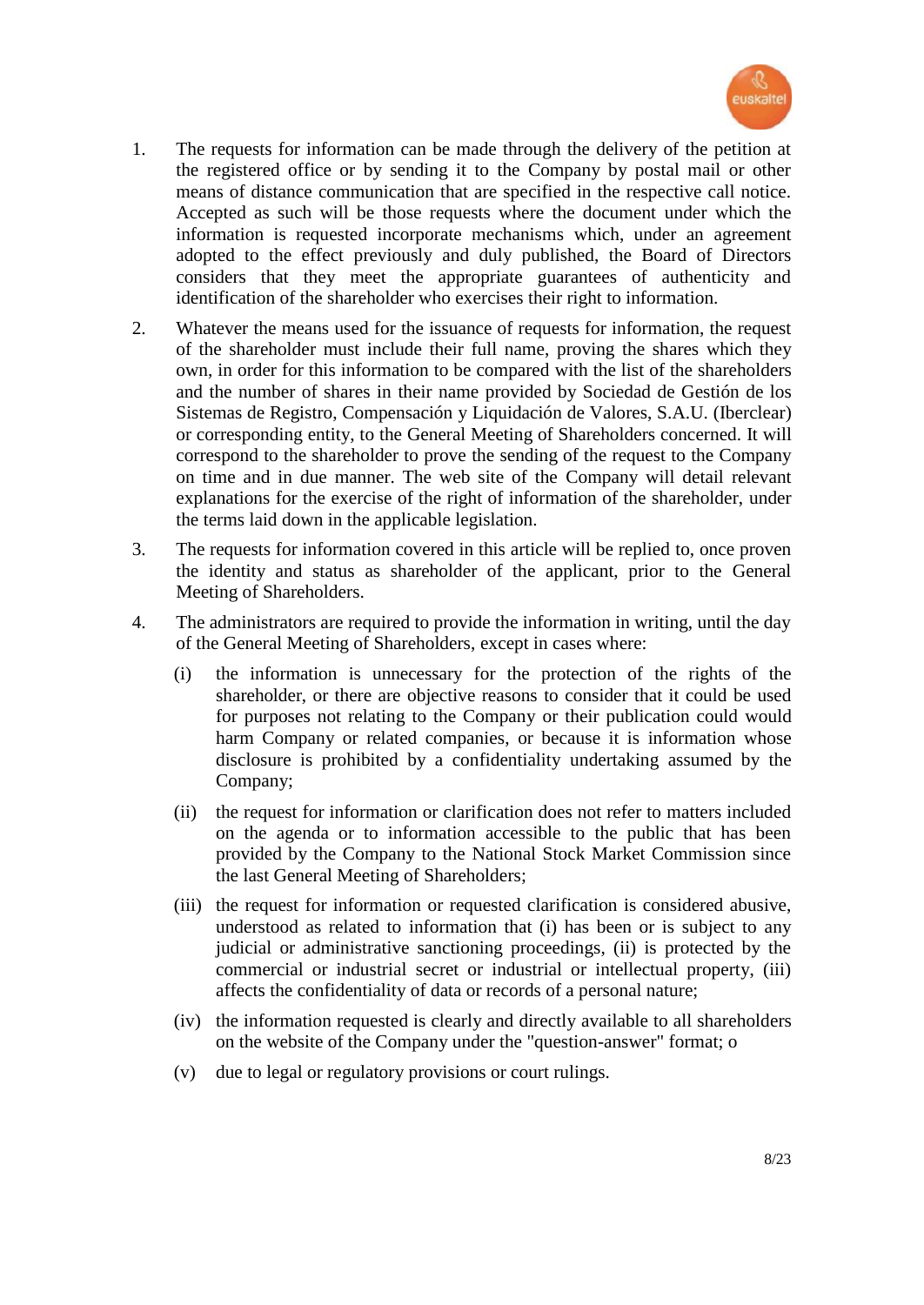

- 7. However, for the exception indicated in paragraph (i) above, the refusal to provide information will not proceed when the request is supported by shareholders representing at least a quarter (1/4) of the share capital.
- 8. The Board of Directors may authorize any of its members, the Chairpersons of its committees or its Secretary or Vice-Secretary, so that, on behalf of the Board, they respond to requests for information made by the shareholders.
- 9. The medium to provide the information requested by shareholders will be the same which the one used for the request, unless the shareholder states for the purpose another different from those declared suitable according to the provisions in this article. In any case, administrators can issue the information in question through certified mail with acknowledgement of receipt or registered fax.
- 10. The Company's website will include both valid requests for information, clarifications or questions, as well as the answers provided in writing by the administrators under the terms laid down in the applicable legislation.

## **Article 10.-Electronic shareholders Forum**

- 1. From the call and until the conclusion of each General Meeting of Shareholders the electronic forum for shareholders will be enabled on the Company website (hereinafter, the "**Forum**"), which will be accessible with appropriate safeguards both for the individual shareholders and the voluntary associations that may constituted under the legal provisions, in order to facilitate their communication prior to each General Meeting of Shareholders. The Forum can publish proposals seeking to present complements to the agenda announced in the call, requests for adherence to such proposals, initiatives to achieve sufficient percentage to exercise a minority right provided for in the law, as well as offers or requests for voluntary representation.
- 2. The Board of Directors, in accordance with the applicable legislation, shall approve the relevant rules for operation of the Forum, determining, among others, the procedure, deadlines and other conditions of access and use by the Company shareholders and of the voluntary associations which might be constituted pursuant to the regulations in force.

## **TITLE IV.-HOLDING THE GENERAL MEETING**

## **Section I: Attendance and representation**

#### **Article 11-Right to attend**

1. Shareholders are entitled to attend the General Meeting of Shareholders whatever the number of shares that they hold provided that they are registered in their name in the corresponding register of book-entry registration, at least five (5) days prior to the day on which the General Meeting of Shareholders is held. When shareholders exercise their right to vote using means of distance communication this condition must also be fulfilled at the time of issue.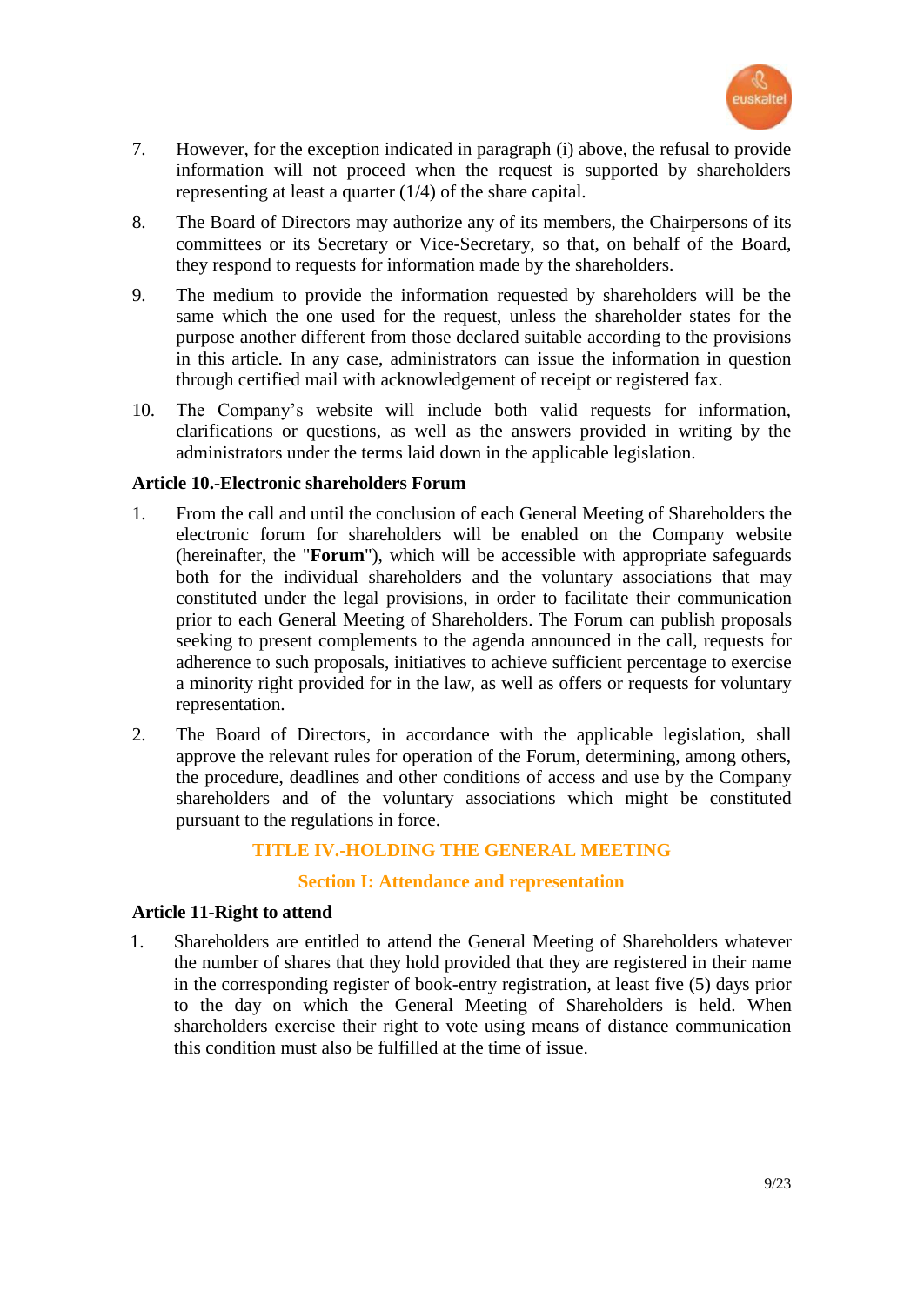

2. Additionally, it will be a requirement to attend the General Meeting of Shareholders that shareholder will provide the appropriate attendance card, the certificate issued by the entity responsible for the registration of book-entry registration, corresponding in each case or the document which, pursuant to law, proves that they are a shareholder.

Attendance cards will be nominative and will be issued, at the request of the Company, either directly by it, or through the entities responsible for the accounting records, and can be used by shareholders as document to grant representation for the General Meeting of Shareholders in question.

To this end, the Company can propose to such entities the format of the attendance card to be issued in favour of the shareholders, ensuring that cards issued by such entities are uniform and incorporating a barcode or another system that allows their e-reading to facilitate the computer calculation of those attending the meeting as well as the formula for said document in order to delegate representation at the meeting.

- 3. Those shareholders who attend the venue of the General Meeting of Shareholders on the date fixed for it, personally, or through their representative, shall present their attendance card as provided for in these Regulations.
- 4. In addition, those shareholders who wish to vote by means of distance communication must prove their identity and status as shareholder in such form as the Board of Directors has determined in the notice of call.

## **Article 12.-The presence of third parties at the General Meeting of Shareholders**

- 1. The members of the Company's body of administration shall attend general meetings that are held, but the fact that any of them do not attend for any reason will not prevent under any circumstances the valid constitution of the General Meeting of Shareholders.
- 2. The Chairperson of the General Meeting of Shareholders may authorize the attendance of executives, managers and technicians of the Company, as well as other persons which, in its view, have an interest in the smooth running of company affairs.
- 3. In order to promote the wider dissemination of the development of its meetings and the agreements adopted, the Chairperson may facilitate access to the General Meeting of Shareholders to the media and financial analysts.
- 4. Also able to attend the General Meeting of Shareholders are all those to whom the Chairperson of the General Meeting of Shareholders has made the timely invitation.
- 5. Notwithstanding the provisions of the preceding paragraphs, the General Meeting of Shareholders may revoke authorisations issued by the Chairperson to third parties to attend the meeting.

# **Article 13.-Representation**

1. Without prejudice to the attendance of the legal entity shareholders through the person with power of representation, every shareholder having the right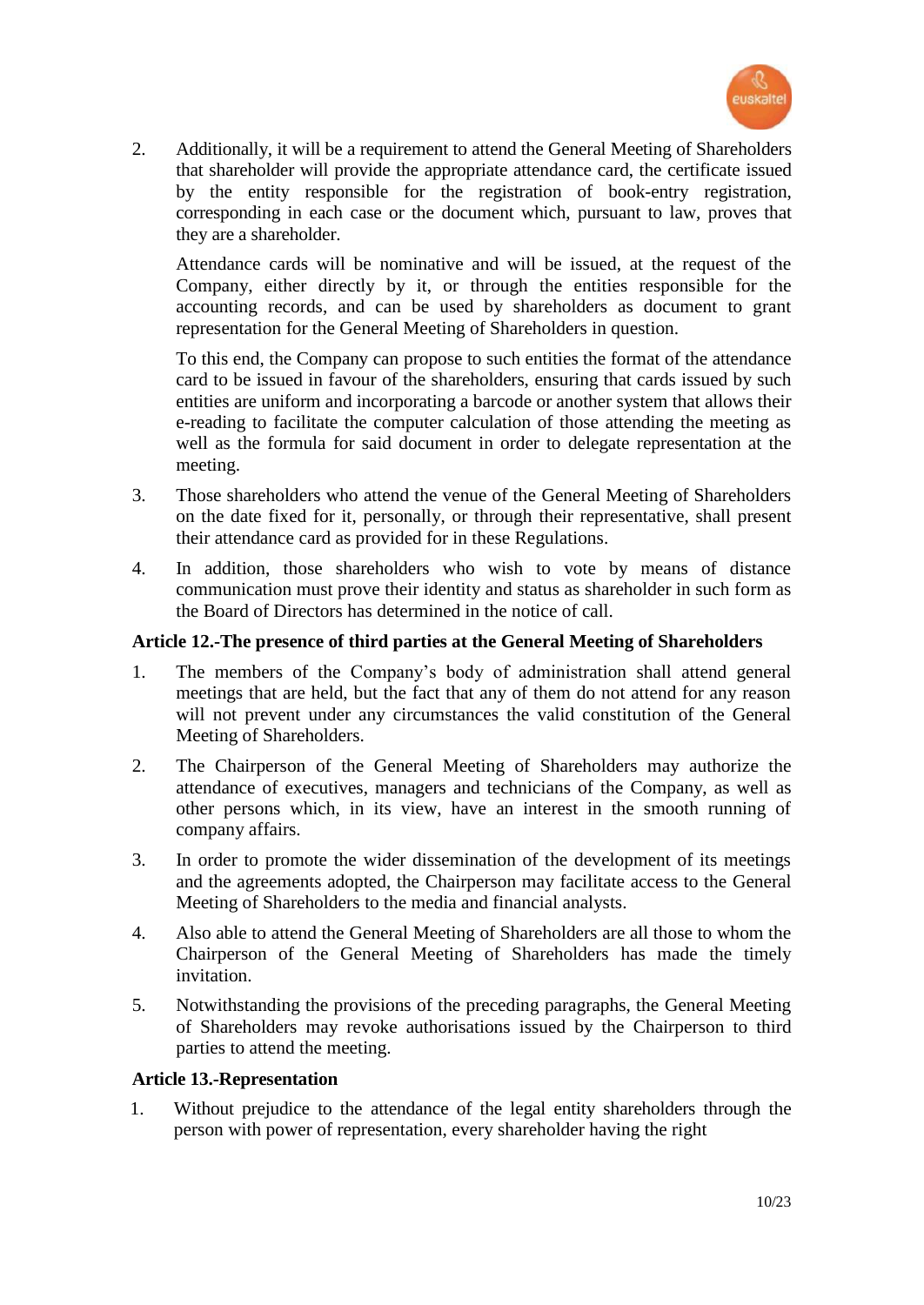

to attend may be represented at the General Meeting of Shareholders by means of any person, whether they are a Company shareholder or not.

- 1. The representation is always revocable and the personal attendance of the represented party at the General Meeting of Shareholders will under all circumstance revoke the representation. As a general rule, and provided that the certainty of the date can be demonstrated, by the last action performed by the shareholder before the holding of the General Meeting of Shareholders shall be valid. When there is no such certainty, the shareholder's vote will prevail over the delegation.
- 2. The representation must conferred specially for each General Meeting of Shareholders in writing or by means of distance communication that are specified in the respective call notice. The representation granted by these means will be accepted when the document in which it is conferred incorporates mechanisms which, under the aegis of an agreement adopted to the effect previously and duly published, the Board of Directors considers meet the appropriate guarantees of authenticity and identification of the shareholder conferring their representation will be admitted.
- 3. To be valid, the representation conferred by means of distance communication which, if applicable, has been envisaged by the body of administration must be received by the Company before twenty-four (24) hours prior to the scheduled day for the holding of the General Meeting of Shareholders on first call. The Board of Directors may establish a shorter time period in accordance with the provisions of the Company Articles of Association.
- 4. In addition, documents showing the representations to the General Meeting of Shareholders shall include at least the following indications:
	- (i) The date of the General Meeting of Shareholders and the agenda.
	- (ii) the identity of the represented party and the representative.
	- (iii) the number of shares held by the shareholder granting representation.
	- (iv) voting instructions from the shareholders granting the representation on each of the points on the agenda.
- 6. The Chairperson of the General Meeting of Shareholders or individuals designated through their mediation shall be empowered to determine the validity of the conferred representation and compliance with the requirements of attendance at the General Meeting of Shareholders.
- 7. If representation has been validly given in accordance with the regulations in force and these Regulations but does not include instructions for the exercise of the vote or raises doubts about the recipient or the scope of representation, it will be considered that (i) the delegation is made in favour of the Chairperson of the Board of Directors, (ii) refers to all the points on the agenda of the General Meeting of Shareholders (iii) pronounces in favour of voting in favour of all the proposals made by the Board of Directors, and (iv) also extends to points that may arise which are not on the agenda, in relation to which the representative will refrain from voting, unless it has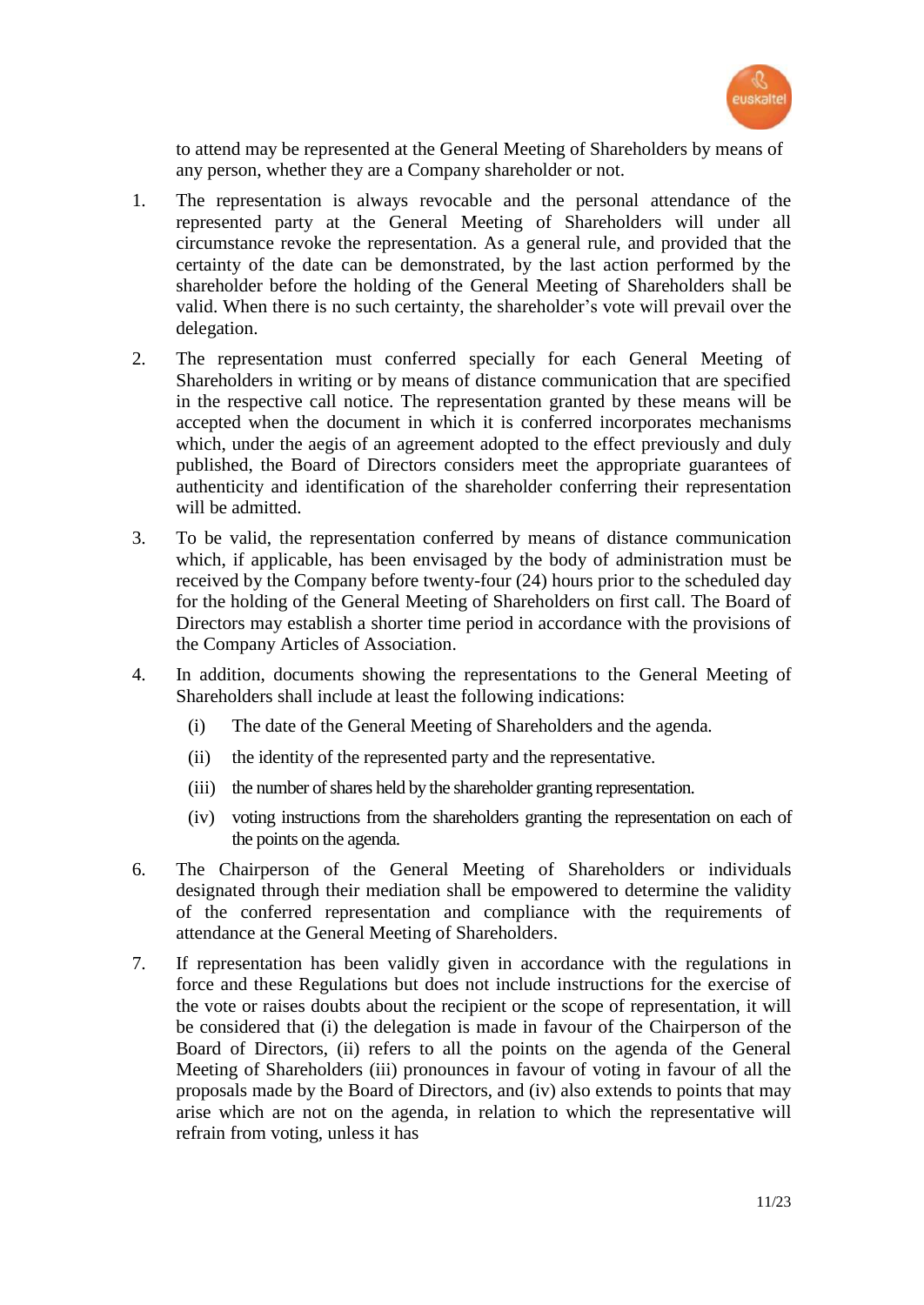

elements of judgment to consider more favourable to the interests of the represented party to exercise the vote for or against these proposals.

8. Except express indication and with precise instructions from the represented party to the contrary, in the event that the representative is in a situation of conflict of interest, it will be considered that the represented party has also appointed as representatives, jointly and severally, the Chairperson of the General Meeting of Shareholders and, if they are in a situation of conflict of interest, the Secretary of the General Meeting of Shareholders and, if they are also in a situation of conflict of interest, the Vice-Secretary of the Board of Directors, if one has been appointed.

## **Article 14.-Public request for representation**

- 1. In cases in which the administrators of the Company, the securities depository institutions or those in charge of book-entry registration request representation for themselves or for another, and, in general, provided that the request is formulated publicly, the rules shall apply contained in the regulations applicable to corporations. In particular, the document indicating the representation shall contain, in addition to the mentions provided for in article 13 above, the indication of how that the representative would vote should precise instructions not be given, subject in all cases to the provisions in the current regulations.
- 2. It will be considered that there has been a public request for representation when one person holds the representation of more than three (3) shareholders.

## **Article 15.-Representation via financial intermediaries**

- 1. The entities that appear with standing as shareholders under the accounting register of the shares but who on behalf of several persons, may in any case split the vote and exercise it in different ways in accordance with the different voting instructions, if they have been received
- 2. The intermediary institution may delegate the voting rights to a third party designated by the client, without it being able to limit the number of delegations granted by the same financial intermediary*.*

## **Article 16.-planning, media and venue of the General Meeting of Shareholders**

- 1. The body of administration may decide, in the circumstances, the use of media or systems that facilitate a greater and better monitoring of the General Meeting of Shareholders or a wider dissemination of its development.
- 2. In particular, the body of administration may:
	- (i) ensure simultaneous translation mechanisms;
	- (ii) establish measures to control access, monitoring, protection and security that are appropriate; and
	- (iii) measures to facilitate the access by disabled shareholders to the room where the General Meeting of Shareholders is held.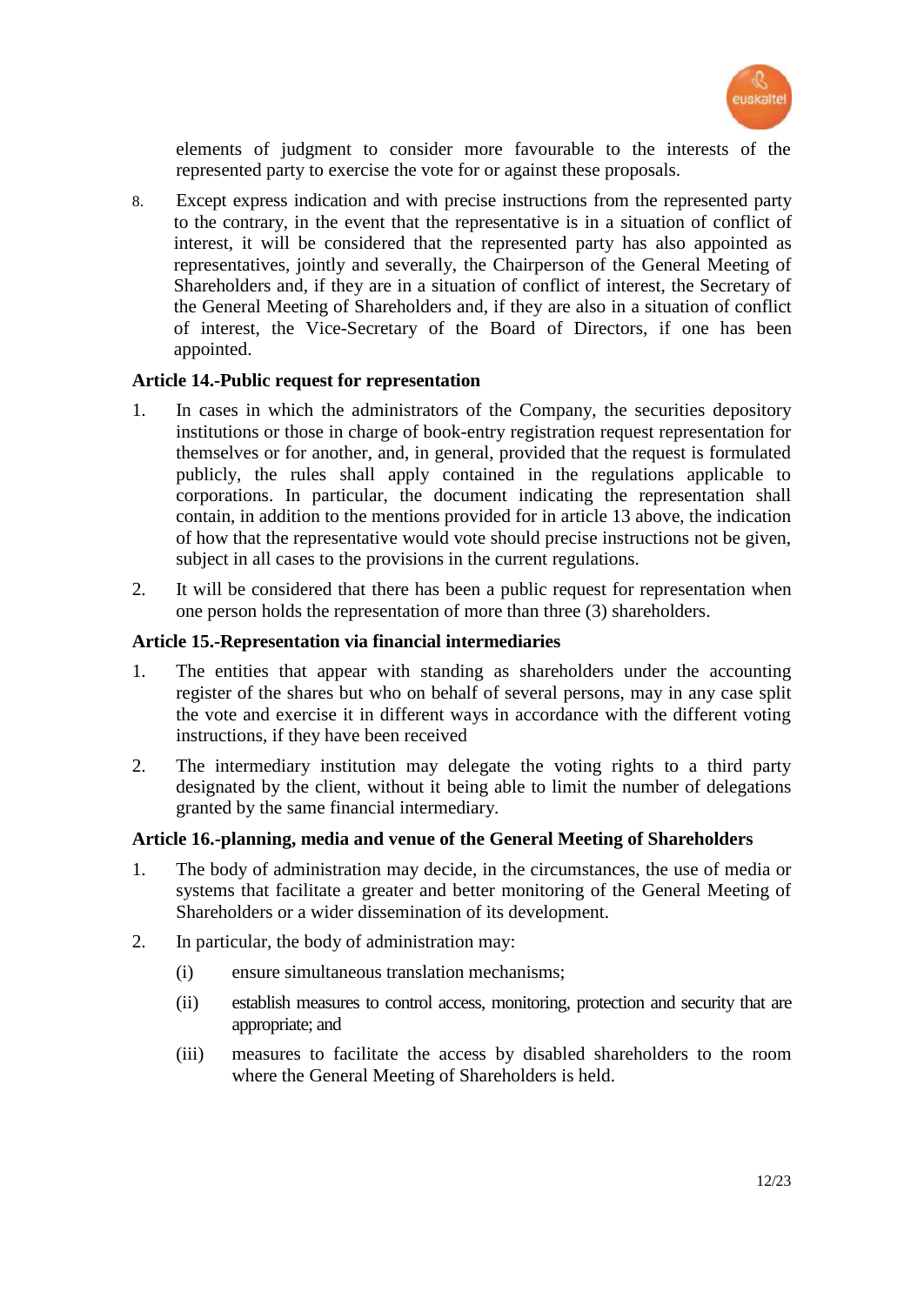

- 3. In the room or rooms where the General Meeting of Shareholders is held, attendees may not use equipment for photography, video, recording, like mobile phones, except to the extent allowed by the Chairperson of the General Meeting of Shareholders. On access to the room or rooms the General Meeting of Shareholders is held control mechanisms may be established that will facilitate the fulfilment of this provision.
- 4. The development of the General Meeting of Shareholders may be subject to audiovisual recording, if so determined by the Chairperson of the General Meeting of Shareholders. It may also be storage and simultaneously or in deferred rebroadcast by any means, among others, through Internet, and dissemination through the web site of the company. Access to the holding of the venue of the General Meeting of shareholder supposes the consent of shareholders or their representatives for the acquisition (including the voice) and the treatment of their personal data. The owner of the data shall have right of access, rectification, opposition or cancellation of the data collected by the Company, under the terms legally established, by writing to the company, at its registered office, to the attention of General Secretariat.
- 3. The General Meeting of Shareholders is held in the place indicating in the call within the municipality of the registered office or the municipality of Bilbao. If in the announcement the venue is not mentioned, it means that the General Meeting of Shareholders will be held at the registered address of the Company.

# **Section II: Constitution of the General Meeting of Shareholders**

#### **Article 17.-Constitution of the General Meeting of Shareholders. Special cases**

- 1. The General Meeting of Shareholders shall be validly constituted, at first call, when the shareholders, present or represented, hold at least twenty five percent (25%) of the capital with voting rights. The Constitution Second will be valid on second call whatever the capital concurrent.
- 2. In order for the General Meeting of Shareholders, ordinary or extraordinary, to be able to validly agree the issue of bonds, suppression or limitation of the rights of subscription of new shares, as well as transformation, merger, split or transfer of assets and liabilities, dissolution and liquidation of the company, the transfer of domicile abroad and in general , any modification of the articles of the company, it will be necessary on first call for the attendance of shareholders, present or represented, holding at least fifty percent (50%) of the capital with voting rights. Second call will be sufficient with attendance of twenty five percent (25%) of the capital. When shareholders representing less than fifty (50%) percent of the subscribed capital with right to vote attend, the agreements referred to in this paragraph, and that are not related to Relevant Decisions of the General Meeting of Shareholders (as these are defined in the Company Articles of Association) may only be validly adopted with the favourable vote of two thirds (2/3) of the capital entitled to vote present or represented at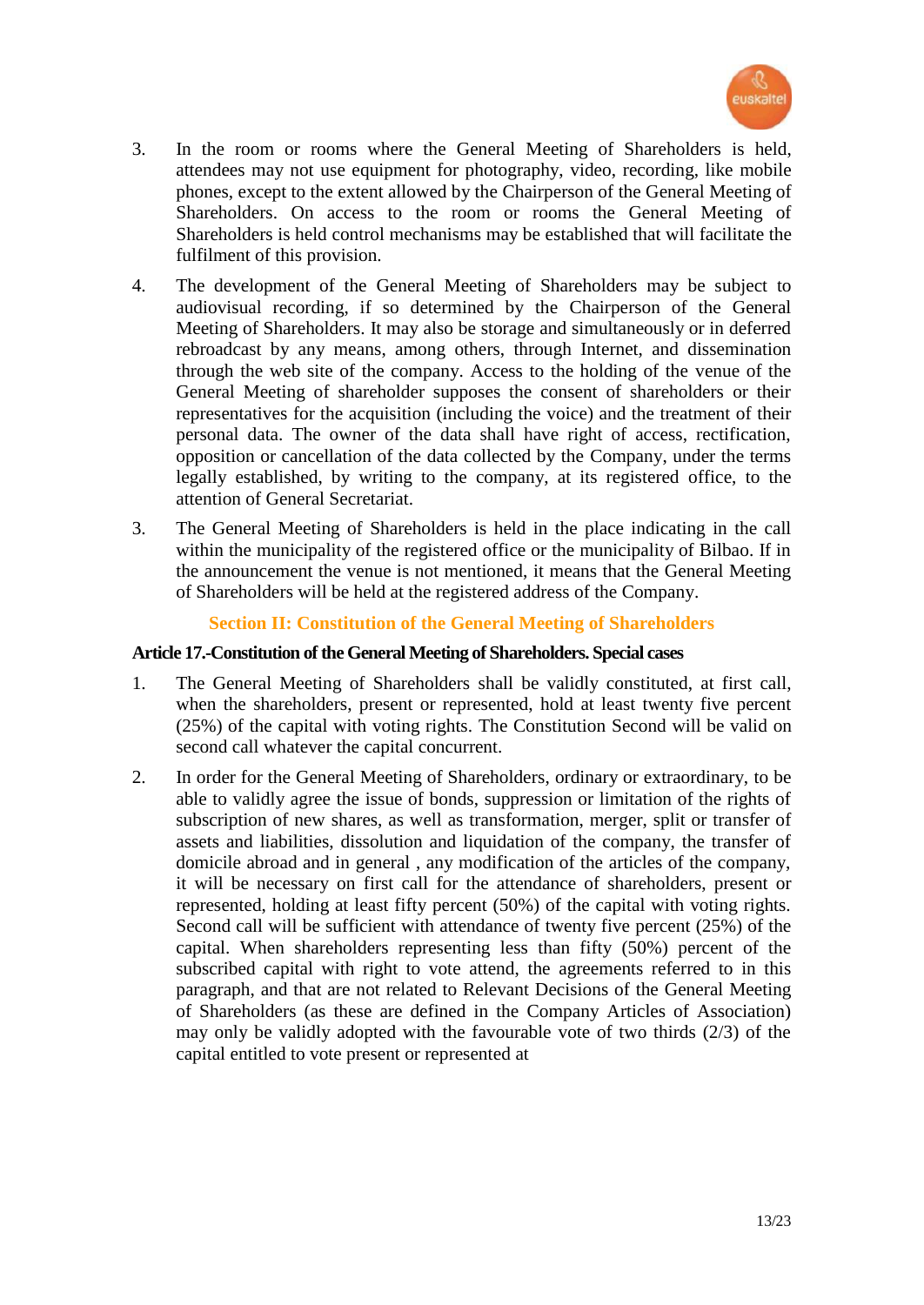

the General Meeting of Shareholders. In any case, in order for the General Meeting of Shareholders, ordinary or extraordinary, to be able to validly adopt agreements related to a matter that is a Relevant Decision, the vote will be necessary which is stated in article 37.2 of the Company Articles of Association.

- 3. Absences that occur once the General Meeting of Shareholders is constituted shall not affect the validity of its conclusion.
- 4. If in order to validly adopt an agreement regarding one or several of the points on the agenda of the General Meeting of Shareholders it is necessary, in accordance with applicable law or the Articles of Association, the attendance of a certain percentage of the share capital and this percentage is not reached on the first call, the General Meeting of Shareholders will take place on second call, and if this does not reach the necessary quorum for the adoption of such agreements, the General Meeting of Shareholders shall be limited, on this second call, to discussion of those points on the agenda that do not require the attendance of that percentage of the capital in order to validly adopt agreements.
- 5. The provisions of this article shall be considered without prejudice to the reinforced constitution or voting majorities that may be established in the legislation or the Articles of Association.

## **Article 18.-Committee of the General Meeting of Shareholders**

- 1. The committee of the General Meeting of Shareholders will be made up of its Chairperson and its Secretary and members of the Board of Directors of the Company.
- 2. The General Meeting of Shareholders shall be presided over by the Chairperson of the Board of directors or, in his/her absence, by the Vice-Chairperson; If there are several Vice Chairpersons, it will be according to the order established by the Board of Directors for its designation; and, in the absence of the Chairperson and Vice-Chairperson by the member of the Board of Directors designated by the shareholders.
- 3. The Chairperson will be assisted by a Secretary, a Vice-Secretary, or both. The Secretary of the General Meeting of Shareholders shall be the Secretary of the Board of Directors and, in the case that he/she does not attend personally, the Vice-Secretary. In their absence, the person chosen by those attending shall act as Secretary, who does not have to be a shareholder, in which case they can speak but not vote.
- 4. The Chairperson, even when he/she is present at the meeting, may entrust the chairing of the debate to the Secretary or the member of the Board of Directors that he/she deems appropriate. Also the Chairperson can allow attendance, if desired, by any expert that is suitable.

## **Article 19.-Ordering of the General Meeting of Shareholders**

Without prejudice to the provisions in the Company Articles of Association, it corresponds to the Chairperson to declare the General Meeting of Shareholders duly constituted, direct and establish the order of discussions and interventions, and the time allocated to them in accordance with the provisions of these Regulations, put an end to discussions when he/she considers sufficiently debated the issue and sort the votes, resolve the doubts that arise on the agenda and the list of attendees, proclaim the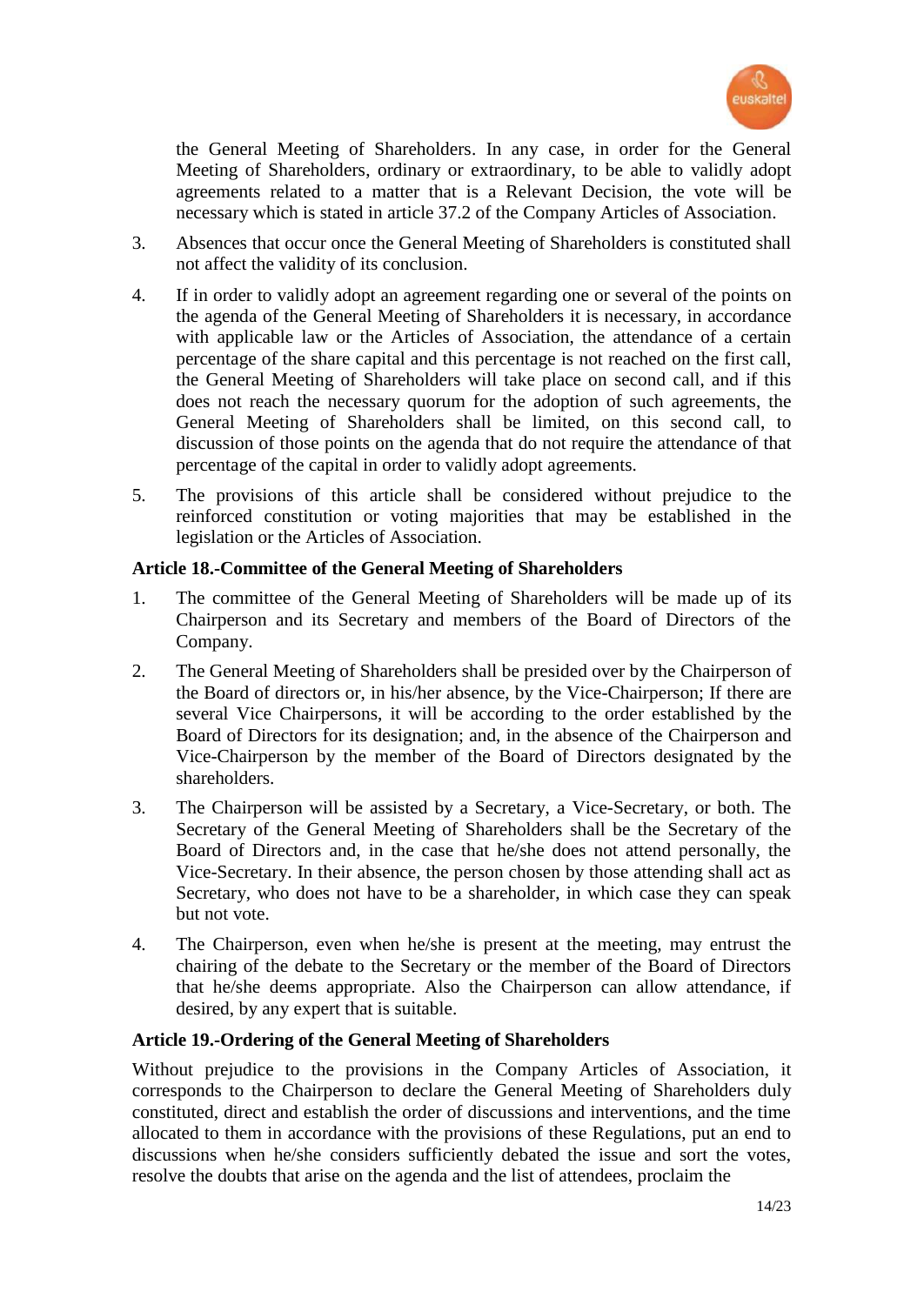

adoption of agreements, adjourning the meeting and, where appropriate, agree on its suspension and, in general, exercise all powers, including those of order and discipline, which are necessary for the better management of the development of the meeting, being able to expel those who disturb the normal development of the meeting, including the interpretation of the provisions in these Regulations.

## **Article 20.-Register of shareholders**

- 1. At the place and day intended for the holding of the General Meeting of Shareholders, on first or second call, and from one hour before the time announced for the beginning of the meeting (unless otherwise specified in the notice of call), the shareholders or those who validly represent them can present their respective attendance cards to the staff entrusted with the registration of shareholders and, if necessary, documents proving the representation that has been conferred to them. The assistance cards and documents of representation which are presented to the staff responsible for the register of shareholders after the time set for the commencement of the General Meeting of Shareholders shall not be accepted.
- 2. The register of shareholders attending, present and represented, shall be made by the persons designated to that effect by the Secretary of the General Meeting of Shareholders, using, where appropriate, the technical means that are deemed appropriate.
- 3. Shareholders that issue their votes remotely, to the extent and in accordance with provisions in the Articles of Association and these Regulations, shall be taken into account for the purposes of the constitution of the General Meeting of Shareholders as being present.

# **Article 21.-Formation of the list of attendees**

- 1. Once the process of registration of cards assistance and representations has ended and the existence of sufficient quorum has been noted, the list of attendees will be formed.
- 2. Once the acceptance has ended of attendance cards and representations, an invitation will be provided to shareholders or, where appropriate, representatives of these, who access with a delay the venue of the General Meeting of Shareholders, so that, whenever they want, they can follow the development of the meeting (in the same room of celebration or, if deemed appropriate by Company to avoid confusion during the General Meeting of Shareholders, in an adjoining room where they can follow it), but neither said shareholders and representatives (nor their clients) will be included on the list of attendees.
- 3. In the place, day and time fixed for its celebration, on first or second call, depending on the case, once the Committee has been constituted and the list of attendees has been prepared, the General Meeting of Shareholders will start.
- 4. Firstly, the Secretary will read the call for the meeting. Then the Secretary will publicly read global data resulting from the list of attendees, specifying the number of shareholders with voting rights present (including those who, if applicable, have exercised remote vote) and those represented who attend the meeting, the number of shares corresponding to them and the percentage of capital they represent,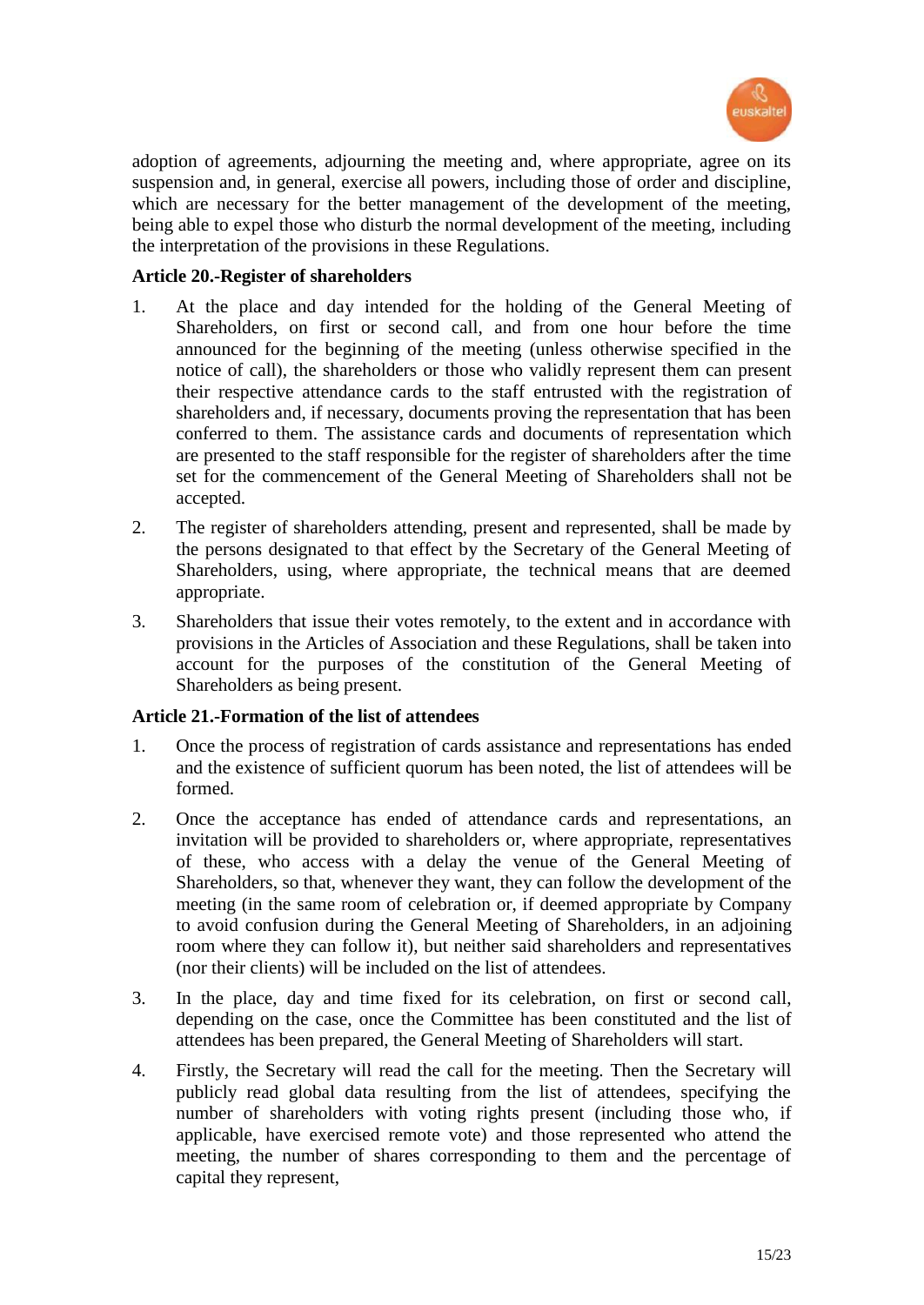

specifying, where appropriate, that corresponding to the shareholders with voting rights. Then the Chairperson will declare the General Meeting of Shareholders validly constituted, on first or second call as appropriate.

- 5. Once the General Meeting of Shareholders has been declared constituted and without prejudice to their right to formulate protests when deemed appropriate during the turn of interventions, the concurrent shareholders can express to the notary public who has been required to attend (or, failing that the Secretary), for a proper record in the minutes of the General Meeting of Shareholders about any reservation or protest that they have about the valid constitution of the General Meeting of Shareholders or the global details of the list of attendees that has been previously given public reading, without this implying the delay, interruption or postponement of the normal development of the meeting.
- 6. If the list of attendees does not appear at the beginning of the minutes of the General Meeting of Shareholders, it shall be attached to it by means of annex, signed by the Secretary of the General Meeting of Shareholders with the approval of the Chairperson. The list of attendees can be also be given in a file or computer support. In these cases, the medium used will be recorded in the minutes and the timely diligence of identification signed by the Secretary of the General Meeting of Shareholders with the approval of the Chairperson will be issued on sealed cover of the file or support.

## **Section III: Speaking time of shareholders**

## **Article 22.-Applications for intervention**

- 1. Once General Meeting of Shareholders has been constituted and in order to organize turns of intervention, the Chairperson shall ask the shareholders who wish to speak at the General Meeting of Shareholders and, where appropriate, request information or clarifications on the issues included on the agenda or proposals, which will be sent to the notary (or, in their absence the Secretary) or, on their indication, the personnel attending them, stating their name and surname, the number of shares that they own and those that they represent.
- 2. If the shareholder (or representative) intends to request that their speech be recorded literally in the minutes of the General Meeting of Shareholders, they shall deliver it in writing at the time of identification to the notary (or, in their absence, the Secretary) or by indication to the personnel who assist them, so that may proceed to compare them at the time of the intervention of the shareholder.
- 3. The shareholders' turn will open once the committee has the list of shareholders who wish to intervene, after the words or reports which, if applicable, have been given to the attendees by the Chairperson, the Chief Executive, if any, the Chairpersons of the various dependent Committees of the Board of Directors, other members of the body of administration or any other person designated for that purpose, and, in any case, before the debate and the vote on the issues on the agenda.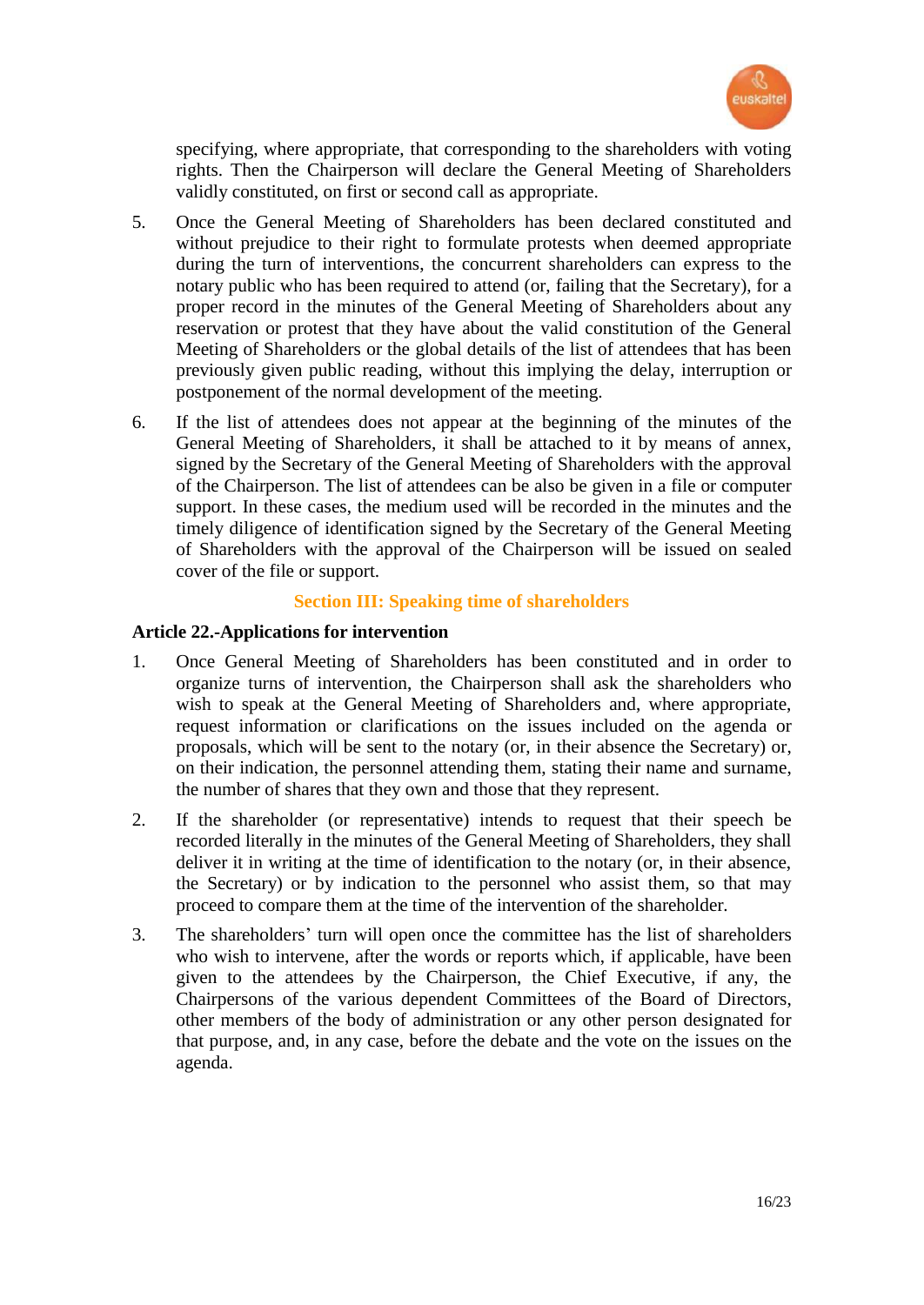

## **Article 23.-Interventions by the shareholders**

- 1. The interventions by shareholders will take place in the order in which they are called for the purpose by the committee, after the Chairperson of the General Meeting of Shareholders has fixed the turns of intervention.
- 2. In exercise of its powers to order the development of the General Meeting of Shareholders, and without prejudice to other actions, the Chairperson may:
	- (i) determine the maximum time allotted to each intervention, which must in principle be the same for all of them;
	- (ii) agree, where appropriate, extension of the time initially allocated to each shareholder for their intervention or reduce it, depending on the object and content of the intervention;
	- (iii) limit the speaking time of the shareholders when an issue is considered sufficiently debated;
	- (iv) request that the shareholders taking part clarify issues that have not been sufficiently explained during their speech;
	- (v) moderate the interventions by shareholders so that they are limited to the issues corresponding to the General Meeting of Shareholders and to refrain from making inappropriate statements or exercise their right in an abusive or obstructionist way;
	- (vi) announce to the speakers that the time of their intervention is coming to an end so they can adjust their speech and, when the time granted for your intervention has ended or if they persist in the acts described in paragraph (v) above, withdraw their right to speak;
	- (vii) if it is considered that their intervention may alter the normal development of the meeting, ask them to leave the premises and, where appropriate, adopt, as a result the auxiliary measures which may be necessary; and
	- (viii) in the event of any person speaking wishes to come back, to grant or no, as appropriate, the right to speak.

## **Article 24-Right to information during the holding of the General Meeting of Shareholders**

- 1. During the interventions, any shareholder may verbally request the information or clarifications that they deem appropriate on the matters included on the agenda, the information made accessible to the public which has been provided by the Company to the National Stock Market Commission since the celebration of the last General Meeting of Shareholders or the report of the accounts auditor. To do this, they must have been previously identified as provided for in the preceding article 22.
- 2. The administrators shall be obliged to supply the information requested pursuant to the preceding paragraph in the form and within the time limits set by the regulations in force, except in the cases and with the requirements of article 9 of these Regulations, which are also applicable in this case.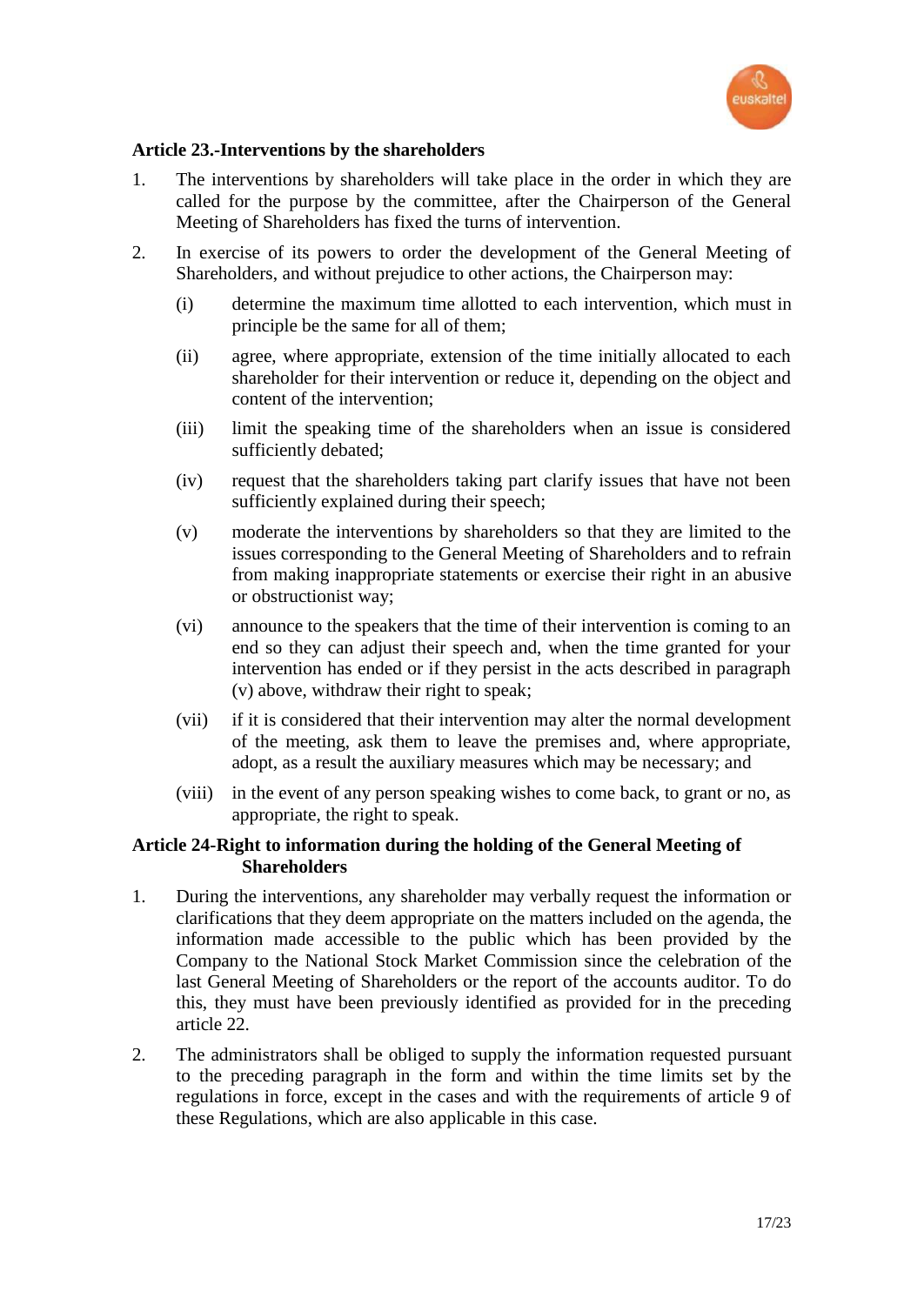

- 3. The information or clarification requested will be provided by the Chairperson or, if applicable and on their indications, by the Chief Executive, if any, the Chairpersons of the Committees of the Board of Directors, the Secretary or Vice-Secretary, any administrator or, if appropriate, any employee or expert on the subject. The Chairperson shall determine in each case, and on the basis of the information or clarification requested, if it is advisable for the proper functioning of the General Meeting of Shareholders to facilitate responses individually or grouped by subject.
- 4. Where it is not possible to satisfy the right of the shareholder in the act of the General Meeting of Shareholders, the administrators will provide the written information requested the interested shareholder within seven (7) days after the termination of the General Meeting of Shareholders. The answers provided in writing by the administrators will be included on the web site of the Company.

## **Article 25.-Extension and suspension of the General Meeting of Shareholders**

- 2. The General Meeting of Shareholders may decide its own extension for one or more consecutive days, on proposal from the administrators or a number of shareholders representing at least one quarter  $(1/4)$  of the share capital attending the meeting. Whatever the number of its sessions, it is considered that there is a single General Meeting of Shareholders, issuing only one minutes for all sessions. Therefore, it is not necessary to reiterate the requirements provided for in legislation, the Articles of Association or these Regulations for the valid constitution at successive sessions. If any shareholder that is included in the list of attendees does not subsequently attend subsequent sessions, the majorities required for the adoption of agreements will continue being those determined in the data resulting from such a list.
- 3. Exceptionally and in the course of disturbances which significantly breach the good order of the meeting or any other extraordinary circumstance which temporarily prevents or hinders the normal development, the Chairperson of the General Meeting of Shareholders may agree the suspension of the session during the appropriate time, in order to ensure the restoration of the conditions necessary for its continuation. The Chairperson can also take the measures deemed appropriate to ensure the safety of those present and avoid the repetition of circumstances that prevent or hinder the normal development of the meeting.

# **Section IV: Voting and documentation of the agreements**

## **Article 26.-Voting through means of remote communication**

- 1. Shareholders with the right to attend may cast their vote on the proposals on points covered by the agenda of any General Meeting of Shareholders through the following remote communication methods:
	- (i) Via postal correspondence, sending to the Company the attendance and vote card issued by the entity or entities responsible for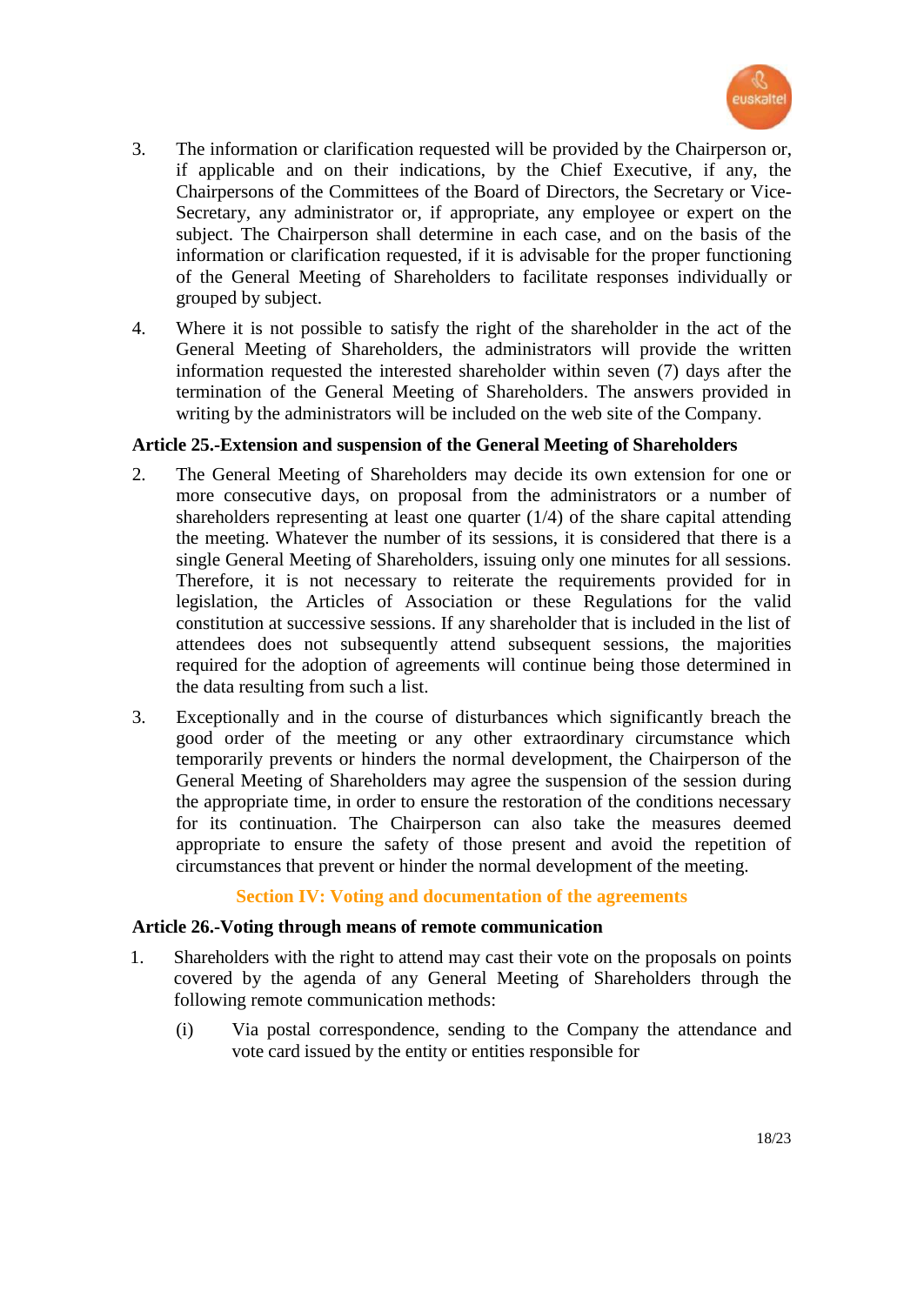

the keeping of the book-entry registration duly signed and completed, or other written medium that, in the opinion of the Board of Directors in agreement adopted for this purpose and duly published, properly verifies the identity of the shareholder that exercises their right to vote.

- (ii) Using other means of distance communication which the Board of Directors can determine, where appropriate, on the occasion of the call of each General Meeting of Shareholders, provided that the document under which the voting right is exercised incorporates mechanisms that, under an agreement adopted for this purpose and duly published, the Board of Directors deems suitable by providing adequate guarantees of authenticity and identification of the shareholder who exercises their right of vote.
- 1. The vote delivered by the systems referred to in the preceding paragraph will only be valid when received by the Company before midnight on the day immediately prior to the scheduled day for the holding of the General Meeting of Shareholders on first call. The Board of Directors may indicate a shorter time period for receipt of distance votes.
- 2. Shareholders who cast their vote remotely under the terms indicated in this article will be considered to be present for the purposes of the constitution of the General Meeting of Shareholders concerned. Accordingly, delegations issued previously shall be revoked and those conferred afterwards shall be considered not made.
- 3. The distance vote issued as referred to in the present article can only be left without effect:
	- (i) By express subsequent revocation by the same medium used for issue, and within the time limit set for this.
	- (ii) by attending the meeting by the shareholder who had issued it or their representative.
	- (iii) by the disposal of the shares whose ownership confers the right to vote, about which the Company becomes aware, at least five (5) days before the planned date for the holding of the General Meeting of Shareholders.
- 5. The Board of Directors is empowered to develop the above provisions and establish rules, means and methods appropriate to the state of the art on the issue of votes and the delegation of the representation by electronic means, adjusted where appropriate to legal standards which develop this system and as provided for in the Articles of Association and in these Regulations. Said means and procedures shall be published on the Company website. The Board of Directors shall adopt the measures necessary to ensure that those who issue the vote or delegate the representation by postal or electronic correspondence are duly entitled to so under the provisions of these Regulations and the Company Articles of Association.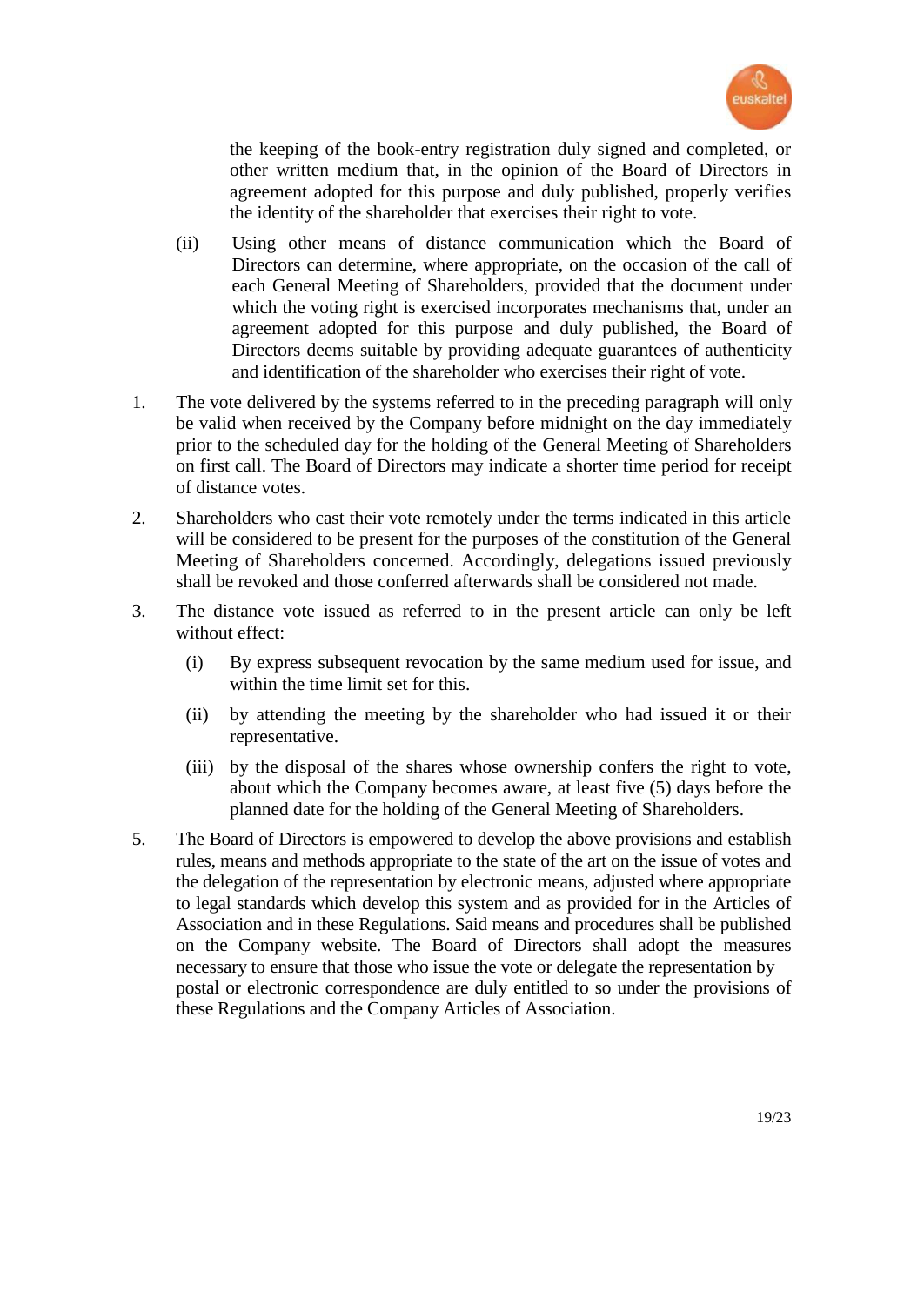

## **Article 27.-Vote on proposals for agreement**

- 1. Once the interventions by shareholders have ended and, where appropriate, the information or clarifications have been provided as set out in these Regulations, the proposals for agreement on the matters included on the agenda will be submitted to vote, and, if any, those others which, by legal mandate, do not have to appear on it, with the Chairperson in connection with the latter deciding the order in which they are put to the vote.
- 2. It is not necessary for the Secretary to give prior reading to those proposals whose texts have been published by the Company under the terms provided for in article 8 or have been provided to the shareholders at the beginning of the session. In any case, the item on the agenda referred to in the proposed agreement submitted to vote will be indicated to the attendees.
- 3. The General Meeting of Shareholders will vote separately on those matters which are substantially independent, so shareholders can exercise their voting preferences separately. In any case, even if they appear in the same point on the agenda, they should vote separately: (i) the appointment or ratification of directors, which must be voted on an individual basis; (ii) the consultation vote on the annual report on the remuneration of the directors; and (iii) in the case of amendments to the Articles of Association, each article or group of articles that are substantially independent.
- 4. The process for the adoption of agreements will be developed following the agenda referred to in the call. First, the proposals for agreement which in each case have been made by the Board of Directors will be put to the vote and then, if appropriate, those formulated by other proponents will be voted and those relating to issues on which the General Meeting of Shareholders may resolve without their appearing on the agenda, with the deciding Chairperson the order in which they will be submitted to vote.
- 5. Generally, and without prejudice to the powers of the Chairperson to employ other procedures and alternative systems, for the purposes of the vote on the agreement proposals the shareholders' votes shall be determined as follows:
	- (i) In the case of agreement proposals concerning matters covered in the agenda of the call, the votes in favour will be considered those corresponding to all shares present and represented, deducting the votes corresponding to: (a) the shares whose holders or representatives declare that they vote against, vote on blank or abstain, by communicating or stating their vote or abstention to the notary (or, in their absence, to the Secretary of the General Meeting of Shareholders) or staff who may assist them, to be recorded in minutes; (b) the shares whose holders have voted against it, blank or have expressly stated their abstention through the means of communication referred to in these Regulations; and (c) the shares whose holders or representatives have abandoned the meeting prior to the vote on the proposed agreement concerned and have left a record to the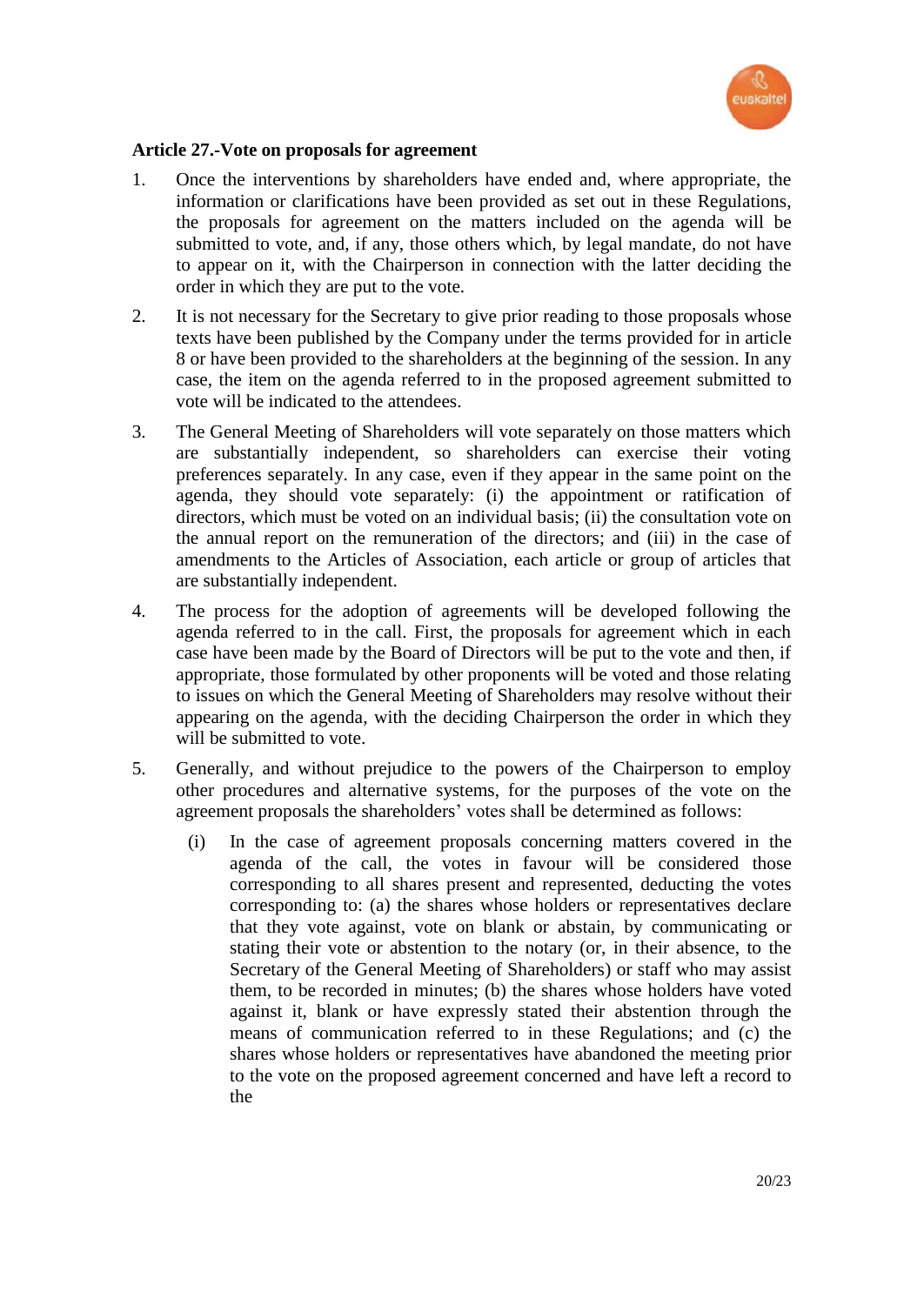

notary public or personnel attending them (or, in their absence, the Secretary of the General Meeting of Shareholders) that they abandon the meeting.

- (ii) as regards agreement proposals relating to matters not included on the agenda of the call, the votes in favour will be considered those corresponding to all shares present and represented, deducting the votes corresponding to: (a) the shares whose holders or representatives declare that they vote against, vote on blank or abstain, by communicating or stating their vote or abstention to the notary (or, in their absence, to the Secretary of the General Meeting of Shareholders) or staff who may assist them, to be recorded in minutes; (b) the shares whose holders have voted against it, blank or have expressly stated their abstention through the means of communication referred to in these Regulations; and (c) the shares whose holders or representatives have abandoned the meeting prior to the vote on the proposed agreement concerned and have left a record to the notary public or personnel attending them (or, in their absence, the Secretary of the General Meeting of Shareholders) that they abandon the meeting.
- (iii) the notifications or declarations to the notary (or, in their absence, the Secretary or staff who assist them) referred to in paragraphs (i) and (ii) above and relating to the vote or abstention may be made individually on each of the proposed resolutions or jointly for several or for all of them, stating to the notary (or, in their absence the Secretary or staff assisting them) the identity and condition - shareholder or representative  $-$  of the party making it, the number of shares referred and how they vote or, if applicable, the abstention.

## **Article 28.-Conflict of interest**

- 1. Shareholders may not exercise the voting rights corresponding to their shares in the case of adopting an agreement that aims:
	- (i) Release them from an obligation or grant them a right;
	- (ii) To provide them with any kind of financial assistance, including the provision of guarantees on their behalf; or
	- (iii) Waive them from the obligations arising from the duty of loyalty, in accordance with applicable law.

#### **Article 29.-Adoption of agreements and completion of the General Meeting of Shareholders**

- 1. Agreements shall be approved by a simple majority of the capital, present and represented, except in cases where the current laws or the Articles of Association require a greater majority.
- 2. In particular, the agreements related to a matter that is a Relevant Decision (as defined below) shall be adopted by the affirmative vote of shareholders representing at least seventy five per cent (75%) of the share capital entitled to vote present or represented.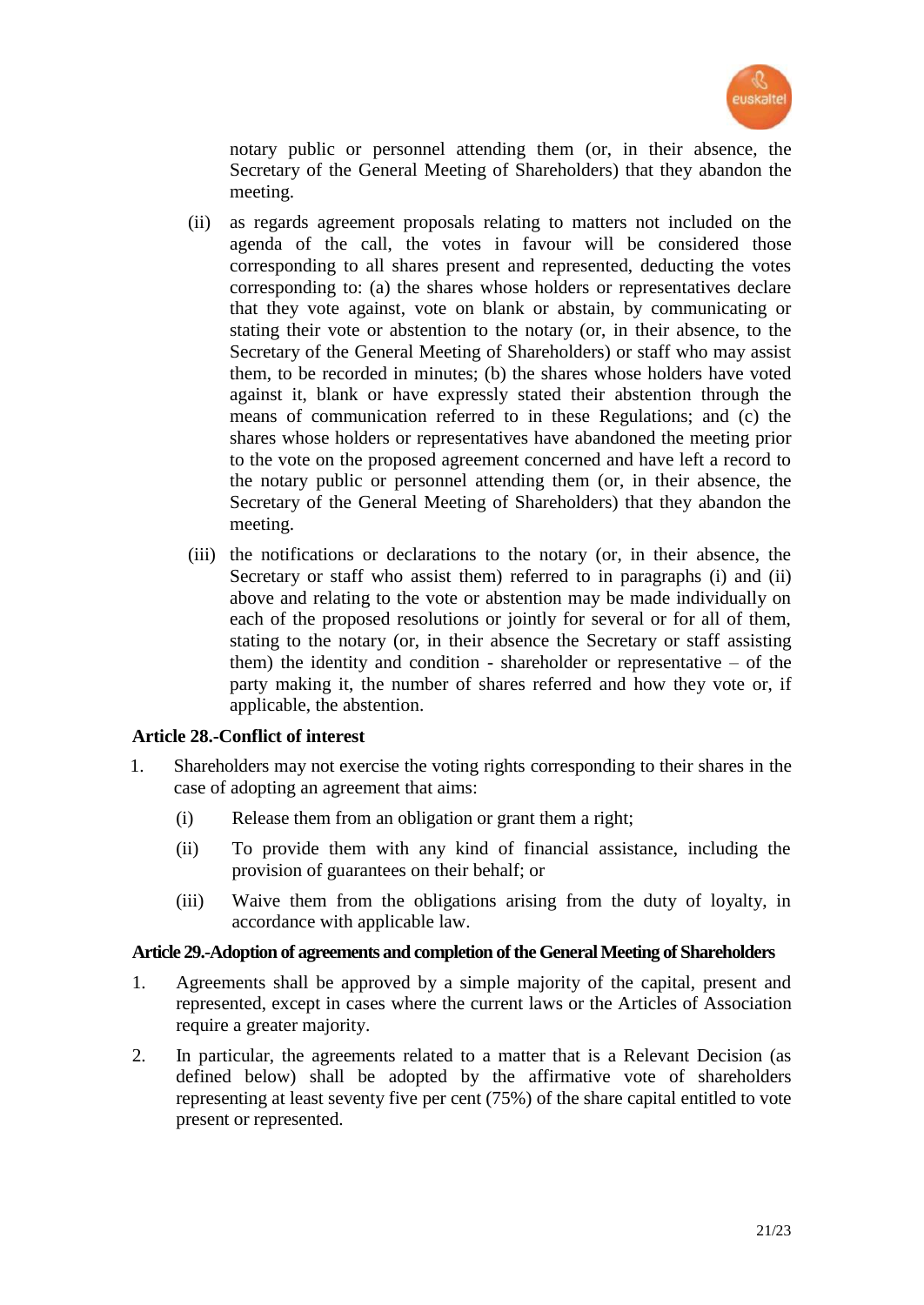

"**Relevant Decisions of the General Meeting of Shareholders**" shall be considered to be:

- 1.- Amendment of the Articles of Association affecting the registered office, company name, corporate purpose and rules governing the adoption of resolutions by the General Meeting of Shareholders and the Board of Directors (except when the purpose is to adapt to the current legislation), including Relevant Decisions of the General Meeting of Shareholders and Board of Directors as well as the change to the "Euskaltel" brand for the performance of the activities of the Company within the Basque Autonomous Region.
- 2.- Any agreement that aims to or produces the effect of not maintaining the effective administration and management of the Company in the Basque Country.

For clarification purposes, it does not mean that there has been a transfer of the effective administration and management of the Company outside the Basque Country as long as (i) the General Meeting of Shareholders will continue to be held in the territory of the Basque Autonomous Region, (ii) meetings of the Board of Directors are regularly held in the territory of the Basque Country and (iii) the Company maintains in the Basque Country the personal and material resources to develop its activities in the telecommunications operator sector in the Basque Country.

On the other hand, it is understood that the effect is produced of not maintaining the effective administration and management of the Company in the Basque Country if there is any agreement involving the total or partial disposal of the network of physical infrastructure and equipment and facilities for the provision of the Company's electronic communications and television services in the Basque Country, unless the disposal results from network obsolescence or upgrade. Consequently, the agreement will be subject to the rules on majorities provided herein.

- 3.- Delegation in favour of the Board of Directors of any of the above agreements, in the cases permitted under the Act.
- 3. The Chairperson shall declare agreements approved when there is evidence of the existence of sufficient votes in favour, without prejudice to a record in the minutes about the vote or abstention from the shareholders attending who make a request to the notary public (or, if applicable to the Secretary or staff attending them).
- 4. After the vote on agreement proposals and once the result is proclaimed by the Chairperson, the General Meeting of Shareholders will come to an end and the Chairperson will declare the session over.

## **Article 30-Minutes of the General Meeting of Shareholders**

1. The agreements of the General Meeting of Shareholders shall be entered in the minutes that are issued or transcribed in the minutes book kept for the purpose. The minutes will be approved by the shareholders themselves, and, failing that, and within the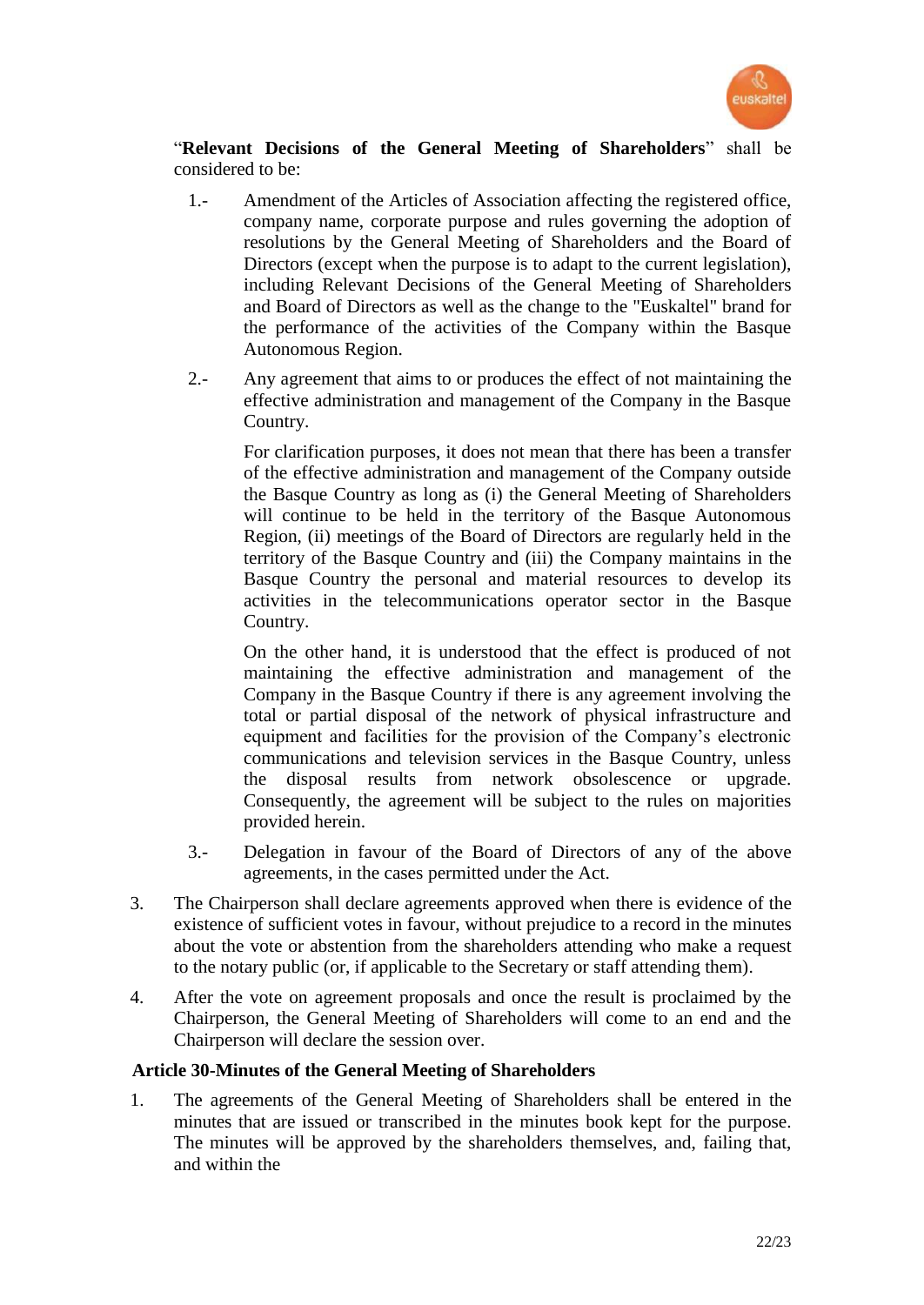

period provided for in the regulations applicable to the Company, by the Chairperson and two auditors, one on behalf of the majority and one the minority.

- 2. Once the minutes have been approved in any of these two forms they will be enforceable from the date of their adoption.
- 3. The body of administration may require the presence of notary public in order to prepare the minutes of the General Meeting of Shareholders and shall be obliged to always do so provided that five (5) days prior to the intended date for the holding of the General Meeting of Shareholders, when requested by shareholders representing, at least, one percent (1%) of the share capital.
- 4. The notarial certificate shall be considered the minutes of the General Meeting of Shareholders and shall not require its approval.

## **Article 31.-Publicity of the agreements**

Without prejudice to the registration in the Companies Register of those agreements which can be registered and the legal provisions on the publicity of company agreements which may apply, the Company shall report agreements approved to the National Stock Market Commission through timely communication of the fact relevant. The text of the agreements and the result of the vote, as well as the breakdown of vote on complementary points or alternative agreement proposals, if applicable, corresponding to the General meetings held during the current financial year and the previous one shall be published on the Company website within the five (5) days following completion of the General Meeting of Shareholders in question.

# **TITLE V.-APPROVAL AND MODIFICATION**

## **Article 32.-Approval and modification**

The adoption of these Regulations and their subsequent amendments corresponds to the General Meeting of Shareholders, which, for the purposes of this article, shall be deemed validly constituted on first call when shareholders attend, present or represented, holding at least twenty-five percent (25%) of the capital with voting rights. On second call it will be validly constituted whatever the capital attending.

The Board of Directors may propose to the General Meeting of Shareholders modifications to these Regulations when deemed necessary or desirable, and must accompany the proposal with the appropriate supporting statement.

## **Article 33. Calculation of time periods**

For the purposes of the Articles of Association, all of the days of the calendar year shall be counted as working days except for Saturdays, Sundays and any public holiday in the city of Bilbao.

## **Sole Transitory Regulation**

The provisions of these Regulations will not be applicable to the Company's General Meetings of Shareholders which is held as universal prior to the admission to trading on the Stock Markets of the Company's shares.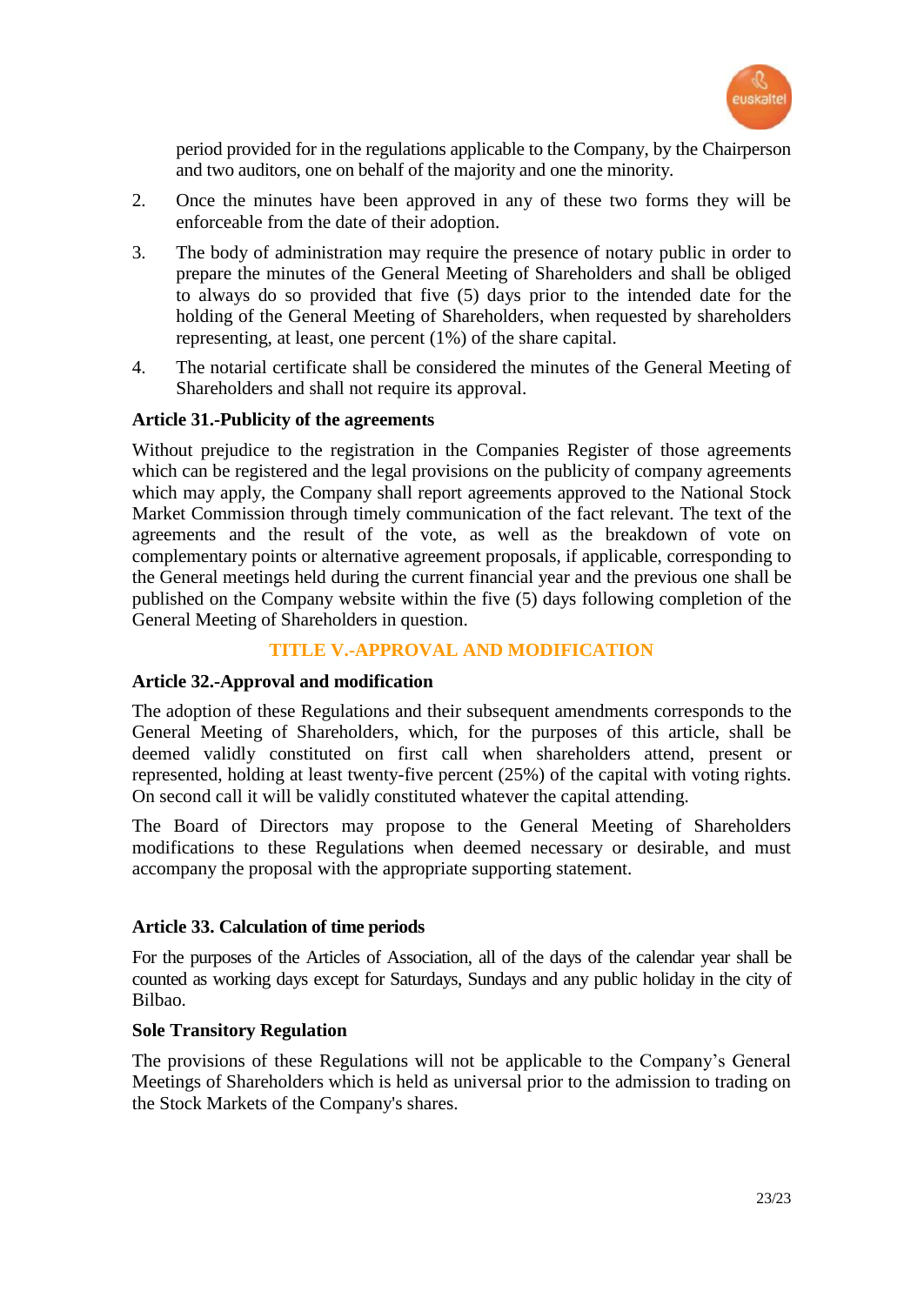

# **Additional Provision. Attendance at the General Meeting of Shareholders through real-time means of remote communication**

Shareholders with the right to attend may attend the General Meeting of Shareholders using on-line means that allow their connection in real time with the venue or venues in which the General Meeting of Shareholders is held, provided that this is so approved by the Board of Directors as allowed by the state of art, pursuant to the provisions of article 31 of the Bylaws and without prejudice to the right of the shareholders to cast an absentee vote as provided in article 26 of these Regulations.

In particular, the means that can be used for such purpose that the Board ultimately accepts must allow for verification of the identity of the shareholders, the proper exercise of their rights, interactivity in real time and the proper conduct of the meeting.

In this case, attendance by the shareholders at the General Meeting of Shareholders shall be subject to the following rules, which may be expanded upon and completed by the Board of Directors:

- (i) The call to meeting shall establish the period in advance of the meeting during which a shareholder desiring to attend the General Meeting of Shareholders must make the connection in order to be deemed a shareholder who is present. A shareholder making the connection after the established deadline shall not be deemed to be present.
- (ii) Information and voting rights must be exercised through electronic means of remote communication allowed under the Bylaws and these Regulations. The Board of Directors shall determine the procedure and deadlines for the exercise of these rights during the General Meeting of Shareholders.
- (iii) Pursuant to the provisions of Section 182 of the Corporate Enterprises Act, on occasion of the call to the General Meeting of Shareholders, the directors may decide that the presentations and proposed resolutions that those who are going to attend by on-line means intend to submit pursuant to law be submitted to the Company prior to the commencement of the General Meeting of Shareholders.
- (iv) Furthermore, except upon the occurrence of any of the circumstances for denial provided for by the Act, the Bylaws or these Regulations, requests for information or clarification submitted by remote attendees during the General Meeting of Shareholders shall be answered in writing within a period of seven days, without prejudice to the ability to do so during the course of the meeting.
- (v) Shareholders desiring to attend the General Meeting of Shareholders must identify themselves with an electronic signature or other type of identification upon the terms set out by the Board of Directors in the resolution adopted for this purpose and with the provision of suitable assurances of authenticity and of identification of the shareholder in question.